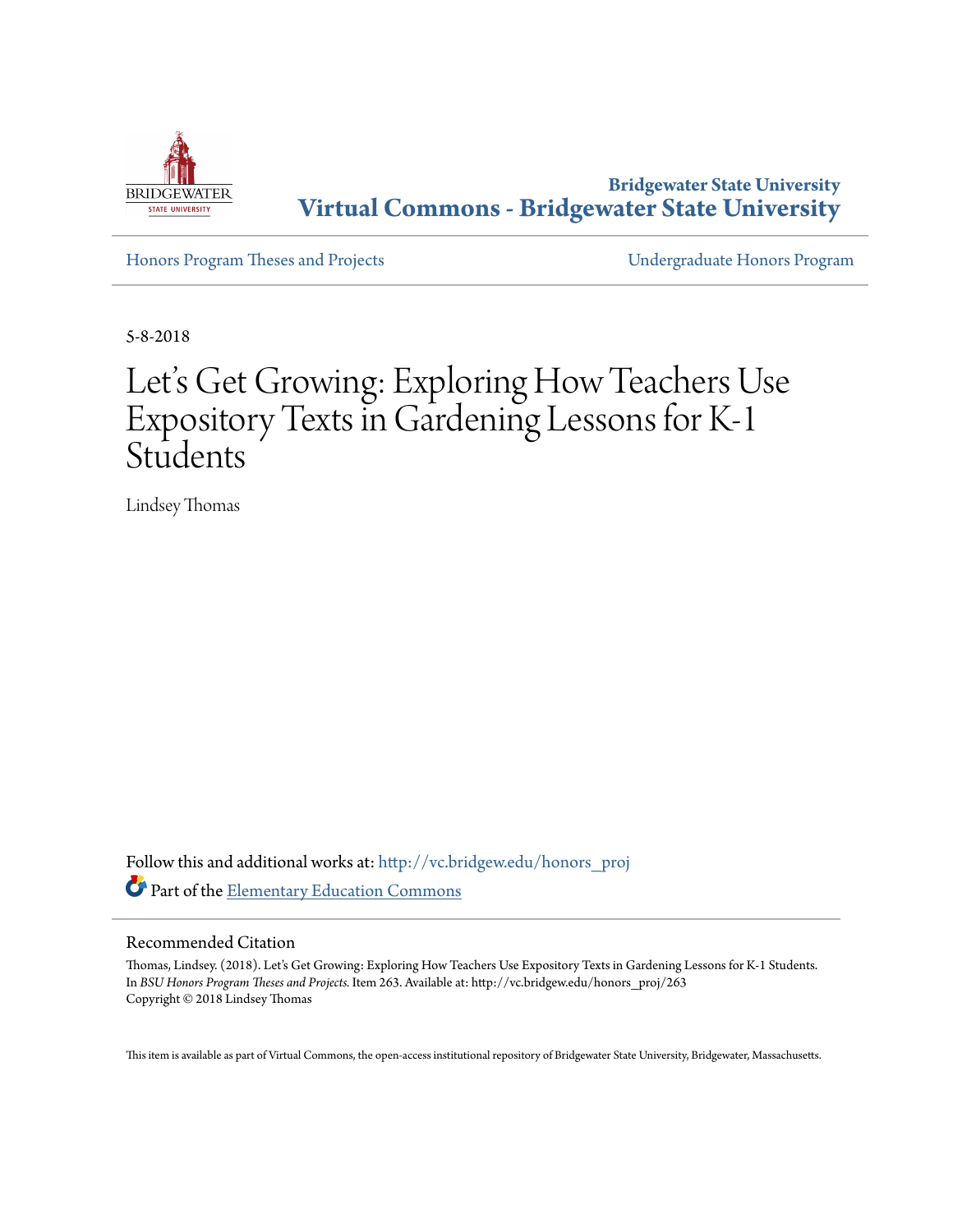Let's Get Growing: Exploring How Teachers Use Expository Texts in Gardening Lessons for K-1 Students

Lindsey Thomas

#### Submitted in Partial Completion of the Requirements for Commonwealth Honors in Elementary Education

Bridgewater State University

May 8, 2018

Dr. Nicole Glen, Thesis Advisor

Dr. Patricia Emmons, Committee Member

Dr. Adam Ulenski, Committee Member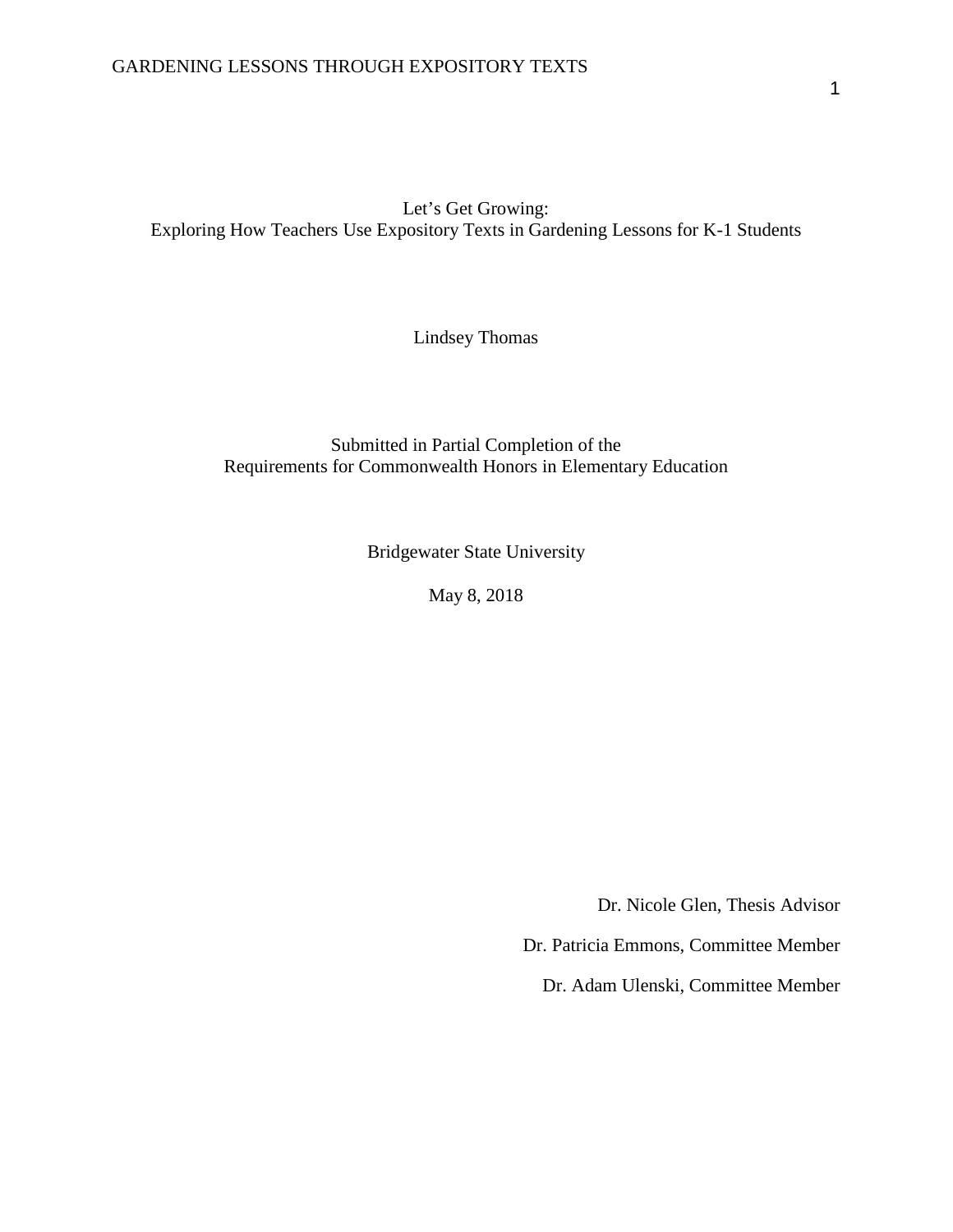#### **Abstract**

In this research study, I explored how teachers bring expository texts into their lessons and find ways in which nonfiction children's books are used in science lessons. This project had two goals: to research teachers' use of expository texts in science lessons related to a garden project for students in kindergarten to first grade and to look at the most effective ways to incorporate Massachusetts standards of reading with science in the classroom. Throughout this honors thesis project, I created a book set of nonfiction texts relating to garden topics such as the parts of a plant and how plants grow to be incorporated into lesson plans by kindergarten and first grade teachers. After researching nonfiction texts on a variety of topics in relation to gardening from both the National Science Teachers Association (NSTA) and the International Literacy Association, I compiled books for teachers to utilize within lesson plans. The teachers' use of the books was observed to draw conclusions of how they applied nonfiction texts to science lessons for young students. The thesis contributed to aiding the teachers in connecting science nonfiction literature to a school garden project in addition to meeting the expectations of the new Massachusetts Science and Technology/Engineering Curriculum Framework.

#### **Introduction**

In April 2016, the Massachusetts Department of Education constructed new standards for the Massachusetts Science and Technology/Engineering Curriculum Framework. Schools must follow the expectations that the state sets forth in order for students to be prepared to continue on to the next grade level. Teachers across Massachusetts, have been working to implement ways to meet the new framework in addition to the other state standards that they are required to meet. Prior to the new science standards, the lower grade levels, particularly kindergarten, were not exposed to much science. The focus for teachers was centered around the mathematics and English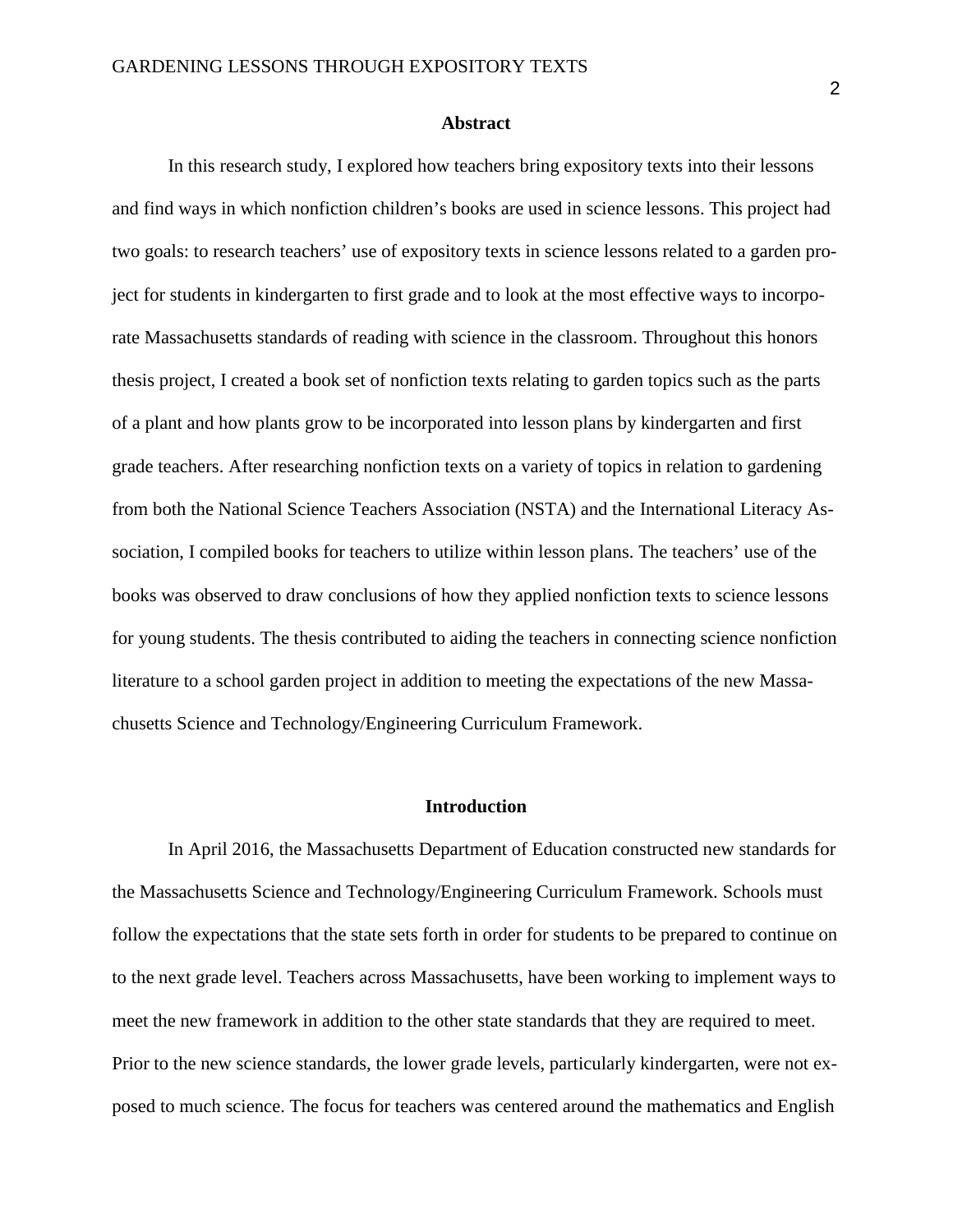standards, as students are expected to reach learning outcomes of early reading, writing and mathematics. The push to include more science is overwhelming for teachers to include in addition to curriculum for their young students. Teachers, at the school I was working with, were supplied with many resources but needed support to determine how to include science in their everyday curriculum while meeting all of the standards.

The "Let's Get Growing" project is helping a kindergarten and first grade school community use the garden space outside the school to engage students with hands-on activities to learn how plants grow and how to maintain and care for the garden. Dr. Glen, in addition to other school personnel and other members of the community with science education backgrounds, worked to create four two-and-a-half-hour professional development days to educate the kindergarten and first grade teachers on how to use the garden in connection to meeting the state's new frameworks. I was present at each professional development day working with the teachers to create hands-on lessons implementing the use of the book sets I created. At each of the four professional development meetings, there was a guest speaker who shared his or her expertise about a specific garden topic. These included a farmer, beekeeper and other gardening specialists. The discussions included: composting, timing of planting, plant groupings, pollination, the importance of bees and a discussion on how to make the garden project a success not only in the first year, but for many years to come.

#### **Literature Review**

Students have the opportunity during hands-on activities to nurture their curious minds and develop a strong feeling of accomplishment after the lesson. (Guha, 2012). The state of Massachusetts established new science standards in 2016 that increased the focus of a variety of science topics starting at the kindergarten level. The learning outcomes that students are developing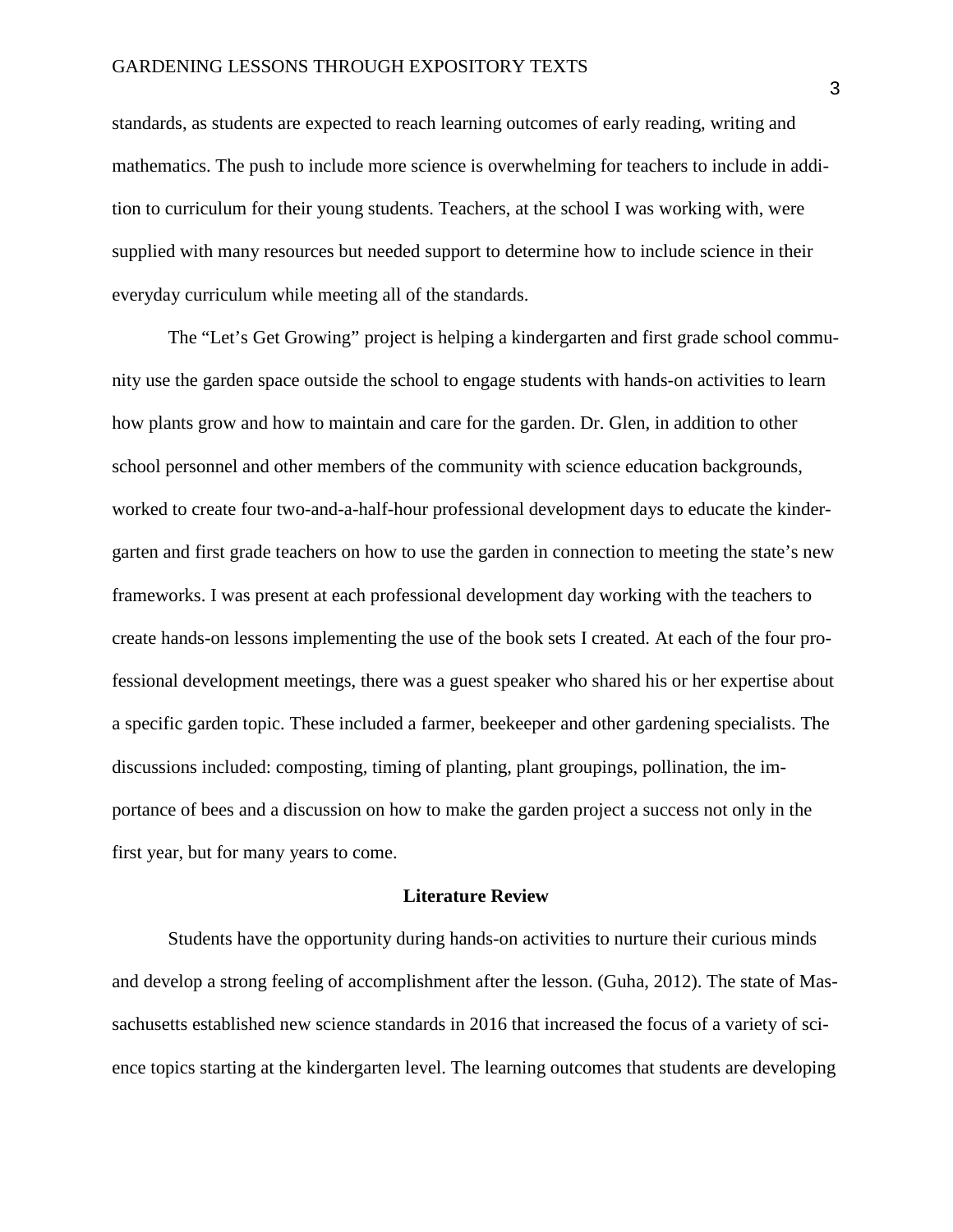are a conceptual understanding of science rather than a procedural understanding. A procedural understanding is a step-by-step knowledge of information while a conceptual understanding is knowing everything about the topic by having a well-rounded and first person experience with the topic. Hands-on learning fosters a conceptual understanding of science topics. Hands-on learning helps students to reach their learning goals on their own through their own knowledge and curiosity (Guha, 2012). The most effective teaching strategy in science is to ask questions and allow students to conduct hands-on activities to answer these questions. When students are engaged in scientific investigations, they observe and explore for themselves (Lee, 2016). Students are not being told science concepts but instead are figuring them out through activities where they are learning from their own observations. Hands-on activities provide visual learning where the eyes and brain of the student work together to make a comprehensive understanding of a given topic including: encoding; processing; and retrieval of information Wesson (2011) noted that 80% of the information going to the brain comes from the eyes. Students develop a strong comprehension of material when they visually see the material and work with the concepts being taught. There needs to be different activities to assess student knowledge of the given topic.

Studies have shown that it is essential to provide students with the opportunity to share what they think about a science topic and use texts and hands-on learning to redirect them. Students will comprehend counter-intuitive science texts better when they have misconceptions activated prior to reading a science text (Alvermann, 1989). Teachers should have students look for ideas that might conflict with their prior knowledge. It is most effective to have students share what they know so teachers can evaluate what students need more information about and what areas can be built upon to reach a higher level of conceptual knowledge about science. Learning students' knowledge and misconceptions helps teachers decide what to teach the young people in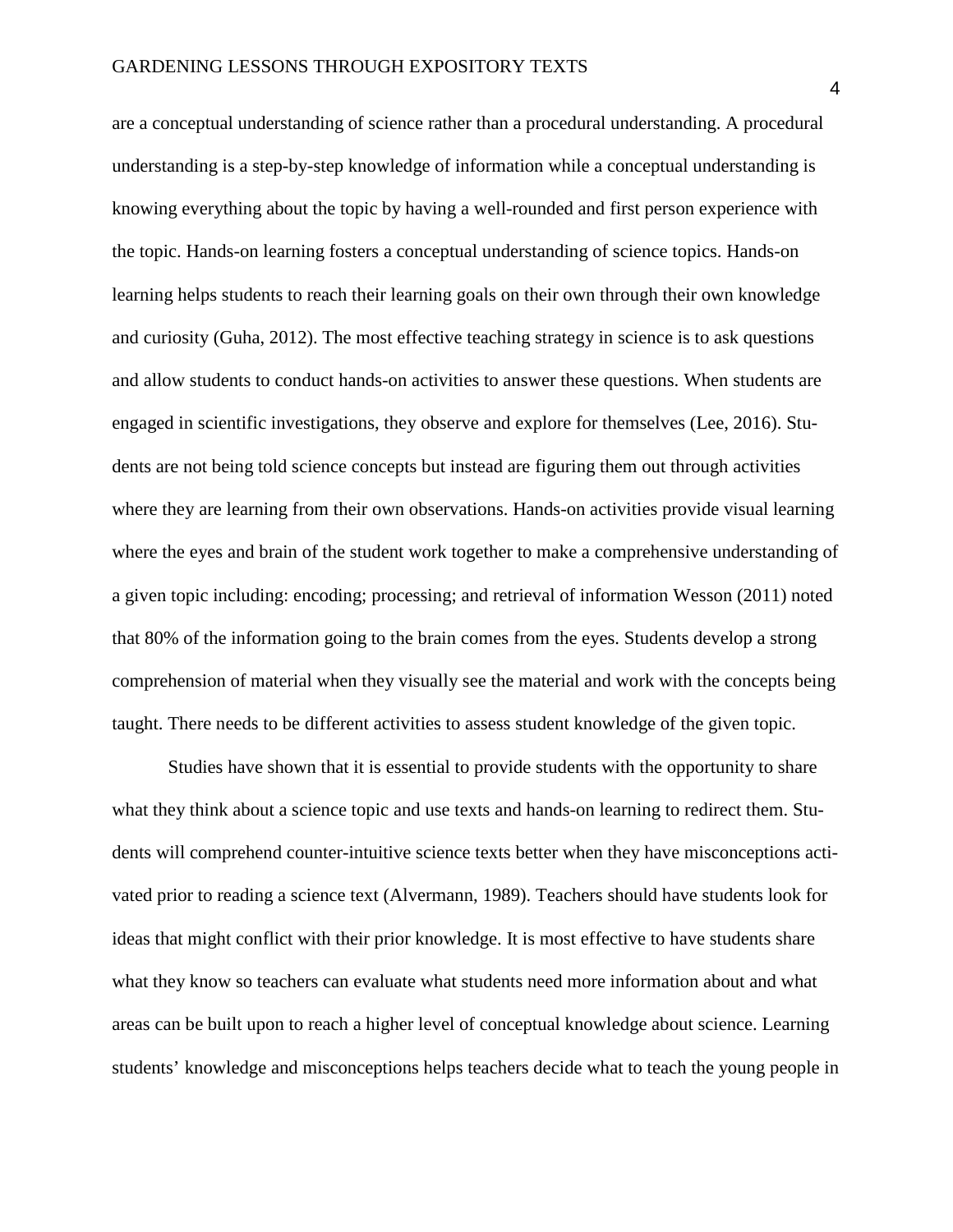front of them as well as decide which methods are most effective at teaching the topic (Barman, 2006). Taking what teachers know or have gathered, they can then provide students with information that they need to know and build upon what they already know using both science texts and hands-on learning.

The heart of science education is to pose questions to students and have them construct predictions. Predictions use previous knowledge, observations and scientific reasoning to guide students (Lockwood, 2002). Many students have a "win or lose" mentality where they do not want to be wrong. Jeff Lockwood (2002) says it is important to expose students to scientific discoveries to help support them in making predictions that could lead to further ideas of science. Science is an opportunity for students to ask questions and then find the answer after making predictions of what they think is the answer based on what they already know. Predictions are important for students to be involved and actively participate in their own learning (Thiel, 1976). When students go out in the world, they will be making observations and predictions. It is important that some of what students do in the classroom needs to encompass what they will be doing in their everyday lives. Being able to learn about topics that students can see in their everyday lives allows them to see that they can apply what they are learning in the classroom to the world around them. Knowing what goes on around students brings the classroom to their life.

Students comprehend best by learning across all subject matters as they are using their knowledge of each subject. Research shows that this provides students with opportunities to discover new ideas and re-examine old ones (Stump, 2016). Only making connections between STEM and literature, history, and mathematics, makes students stronger in all subject areas. It also points out to students that material in one subject can be used in all other subjects as well. Students' knowledge and understanding in literature can be used to read and write about science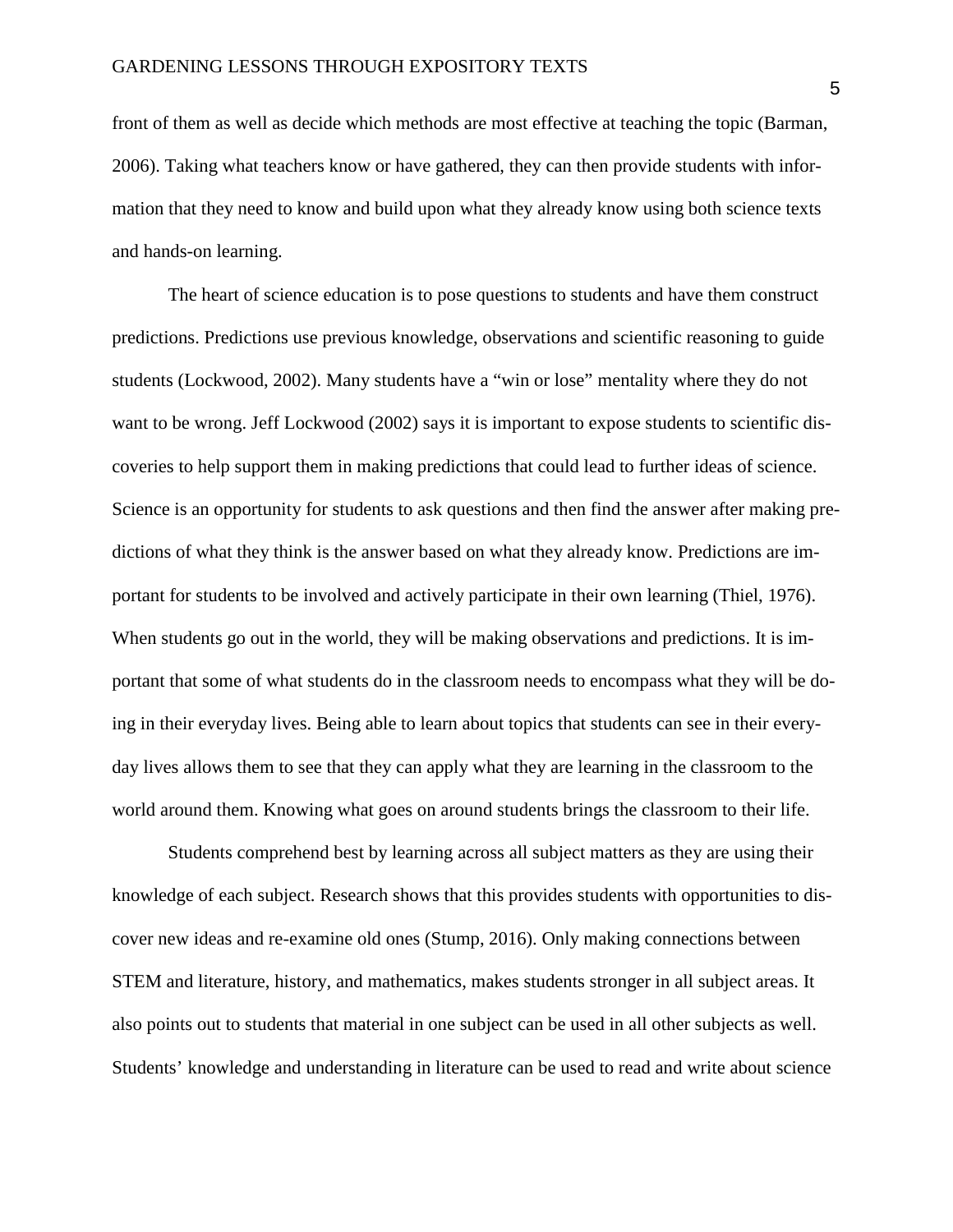with other subjects and write their own observations. Conceptual understanding of science is important so that students know the material and are not just repeating a procedural understanding of the hands-on activities (Stump, 2016). Just knowing the step-by-step process is not enough for students to fully understand what they are learning because they will remember the material for a short period of time or simply for the end assessment. If students can apply what they are learning, they will remember it better and be able to apply their knowledge to the problem at hand.

#### **Methods**

I chose this project as it is the school that I grew up attending and wanted to give back to the teachers and students. I knew that bringing science into the kindergarten grade level would be a challenge for the teachers and wanted to use the knowledge I gained from the education and English departments at Bridgewater State University to help support the teachers. I knew that the school had built a large garden at the main entrance of the school a few years back but had yet to maintain it. My mentor and the principal of the school had been in contact to make the garden a place where students and teachers could learn more about plants and incorporate the new science standards. I was asked by Dr. Glen to join her in helping to make the garden project a success for both teachers and students. Knowing the new standards and the emphasis on exposing nonfiction texts to young students, I knew that I had to create a book set for the classes to use in order to provide students with informational texts that also meet the standards for English language and literature.

In January and February, I helped my mentor, Dr. Glen, in setting up four professional development days for March. This included attending meetings with the school principal and participating teachers, creating topic days, and working with local experts to discuss what they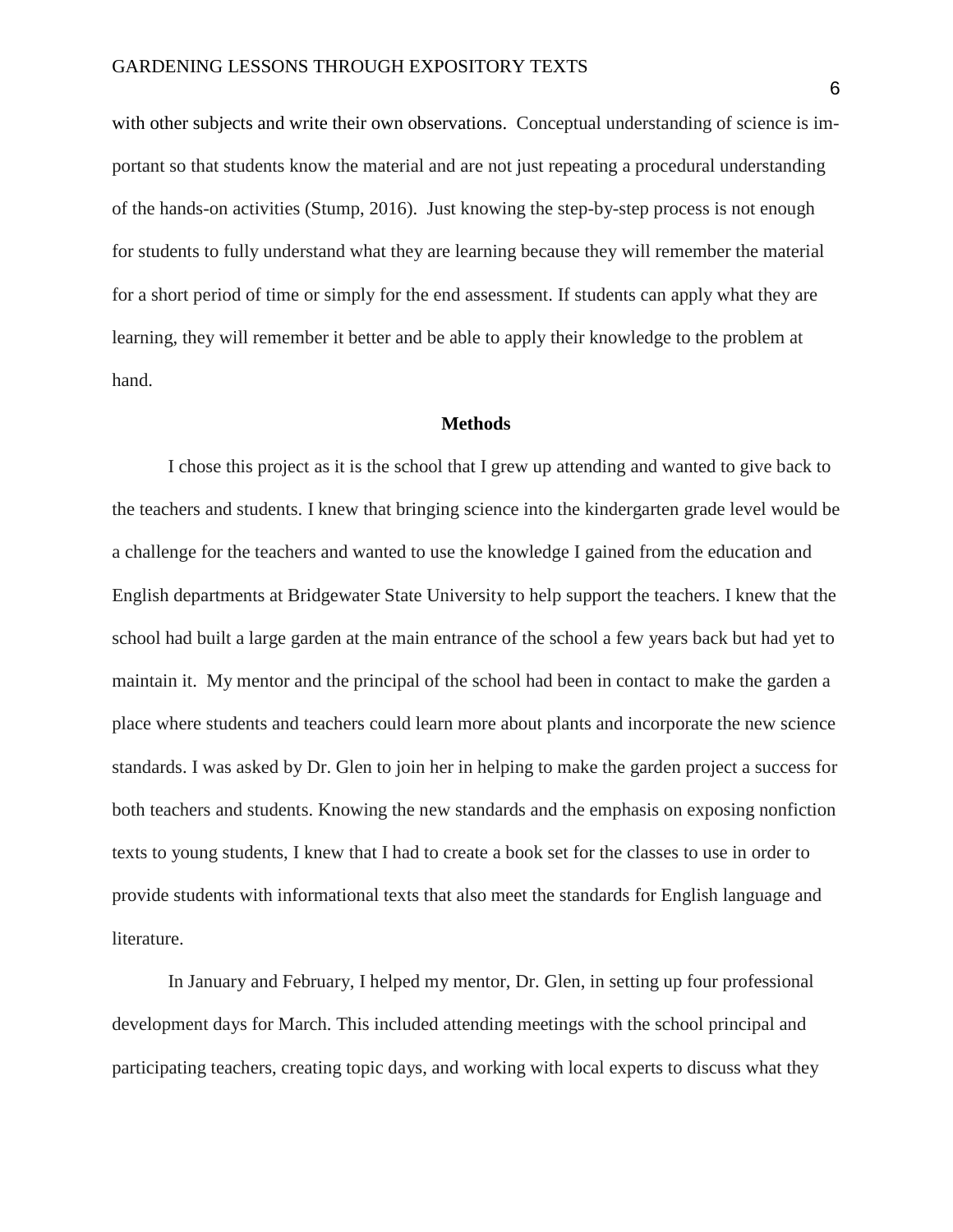would be presenting. The professional development days at the K-1 school in Southeast Massachusetts were held on March 2, 9, 16 and 23, 2017. During this time, I presented my texts to the eight teachers involved and then continued to help the teachers in creating lessons around the garden topic of the day and the books.

After each meeting, I scheduled days to go into the school to watch two kindergarten teachers teach life science and garden-based lessons. I observed Teacher One in her kindergarten classroom. She had been a special education teacher for many years and had come back to teaching in a general education classroom. This was her first year as a kindergarten teacher. Teacher Two is the other kindergarten teacher I was able to work with. She was a second year kindergarten teacher at the school. I observed these teachers to see how they brought life science to their young students and the best practices in teaching students of diverse learning needs. In the months of April, May and June, I helped out in the garden with the teachers to complete handson learning experiences for students. I visited both classrooms five times from late March to the end of the academic year. The purpose was to create a foundation for a garden program that will continue for years to come as it benefits young students by giving them early exposure to science and hands-on learning activities.

I started my project through researching high quality expository texts, from the National Science Teachers Association and the International Literacy Association that were appropriate for the students' reading level and the garden topics. After researching texts that were appropriate to the students' reading levels and topics, the next step was to obtain a copy of the text and make sure it was a well written text and acceptable to use in the classroom. I obtained copies of the texts from surrounding area libraries to make sure they were high-quality and acceptable to use in the classroom. I knew they were high quality expository texts as I found these texts on the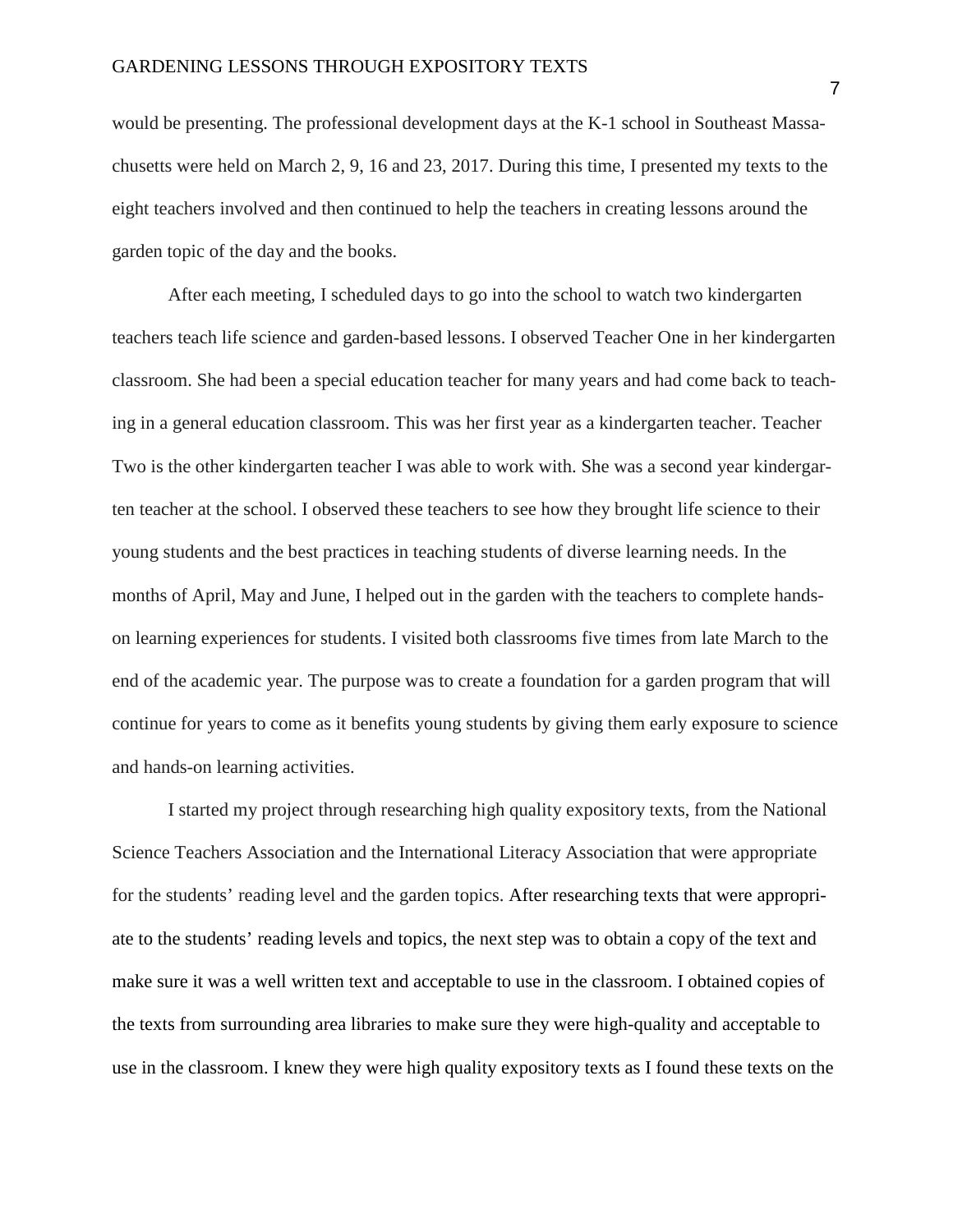National Science Teachers Association and International Literacy Association database. Once the evaluation was complete, I ordered the texts for each of the classrooms to create a book set of thirty-five texts. (See Appendix A for the full list of books purchased)*.* The texts were purchased for the school with a BSU ATP Semester Grant so that the teachers could use them annually as they continued the program beyond the spring. I presented the books to the teachers during a series of professional development days for use with the school garden. The texts could be used by all of the teachers, and specifically be used in the classrooms where I observed the teachers use of the books. After the professional development days working with the teachers on creating lesson plans, I observed in two of the classrooms. The purpose was to observe how the teachers implemented the books into their garden-based lessons.

After going into my first observation, I realized that I did not want to just focus my thesis study on how they used the texts that I provided, but on how the teachers brought science, particularly gardening, into the kindergarten classrooms. I wrote down all observations of how the teachers handled the lessons on garden topics with the students. I also participated in the handson activities with students to gain an understanding of what students know and what misconceptions they have about gardening and science. I knew that I had a great deal of information on teaching strategies and student learning that I had to present from these science lessons in relation to gardening.

#### **Methodology**

After ten observation days in the two kindergarten classrooms, I began reading the text Qualitative Research for Education: A Introduction to Theories and Methods written by Robert Bogden and Sari Knopp Biklen. The text provided me with ways to take the observations I have conducted and place them into categories. These categories allowed me to interpret the data that I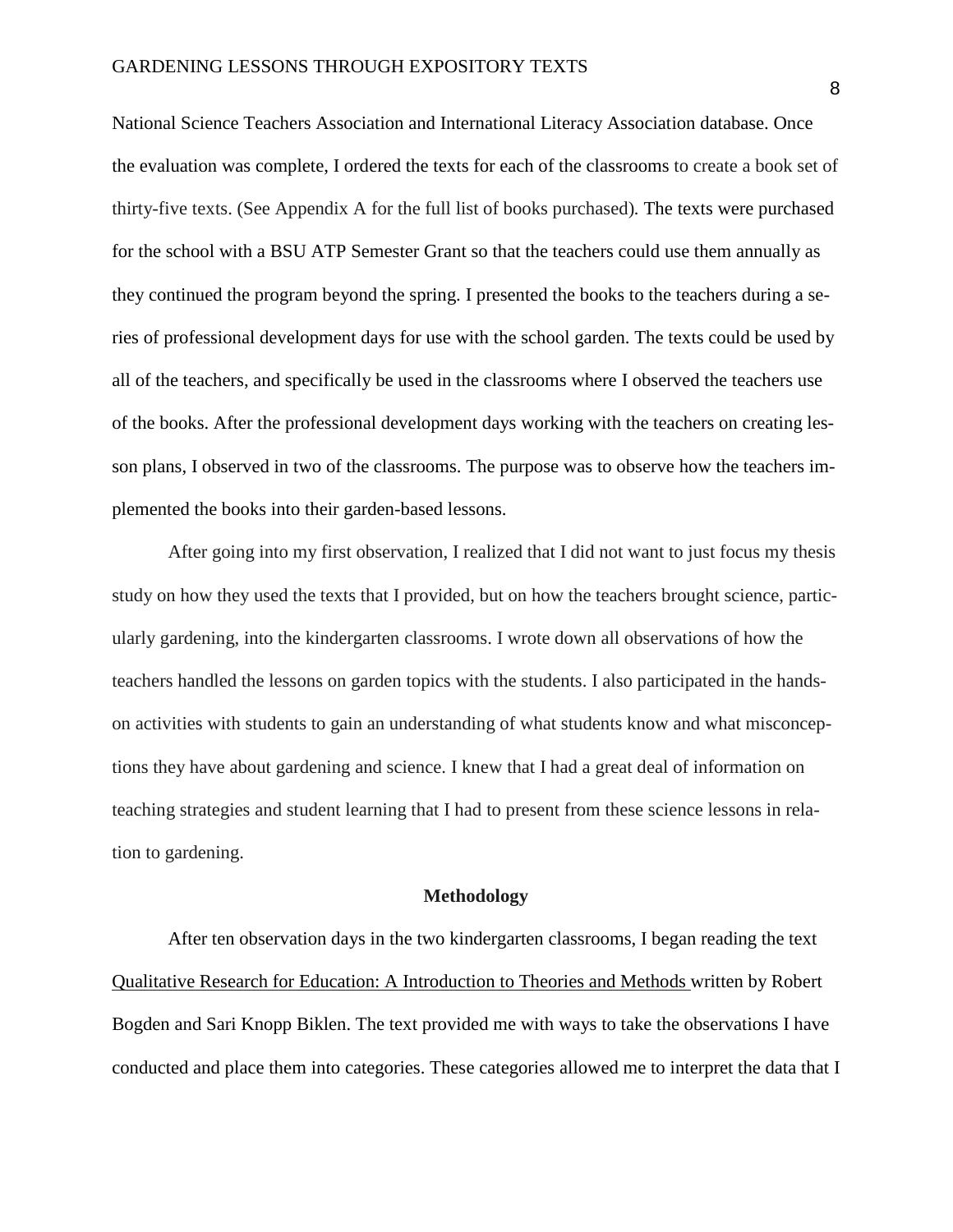had collected and draw conclusions based on my findings. Following the reading, I started to code my observations into categories based on the generalized codes provided by the book. These codes included: setting/context codes, definition of the situation codes, perspectives held by students, subject was of thinking about people and objects, process codes, activity codes and strategy codes. I learned about what was included under each of these code topics and took my observations to code them in a very similar way using what I learned. Through reading this text, I taught myself how to do the first round of coding. The text helped me to make sense of the observations and material that I had in front of me. Working with Dr. Glen, I came up with three strong categories with many subgroups. (See Appendix B).

In this study, I have focused on qualitative research to demonstrate how teachers are successfully bringing science and connecting it to literature in their kindergarten classrooms. After completing ten observations in two kindergarten classrooms, I had pages of observations that I needed to sort into larger observation categories in order to document my findings for both myself and others. I worked to code the information that I had collected into three main categories with subcategories explaining the major occurrences I had seen over the course of my visits into the classrooms. Furthermore, I explored my findings under three topical areas including: activating students prior knowledge, teaching strategies, and student learning. I have found that these three umbrella topics cover all of the key features in teaching science at the kindergarten level. After speaking to additional teachers, administration and my mentor, I have concluded that these observations demonstrate the best teaching methods for science as well as across the curriculum. They would help to meet the science standards across the curriculum in any elementary school in the state of Massachusetts.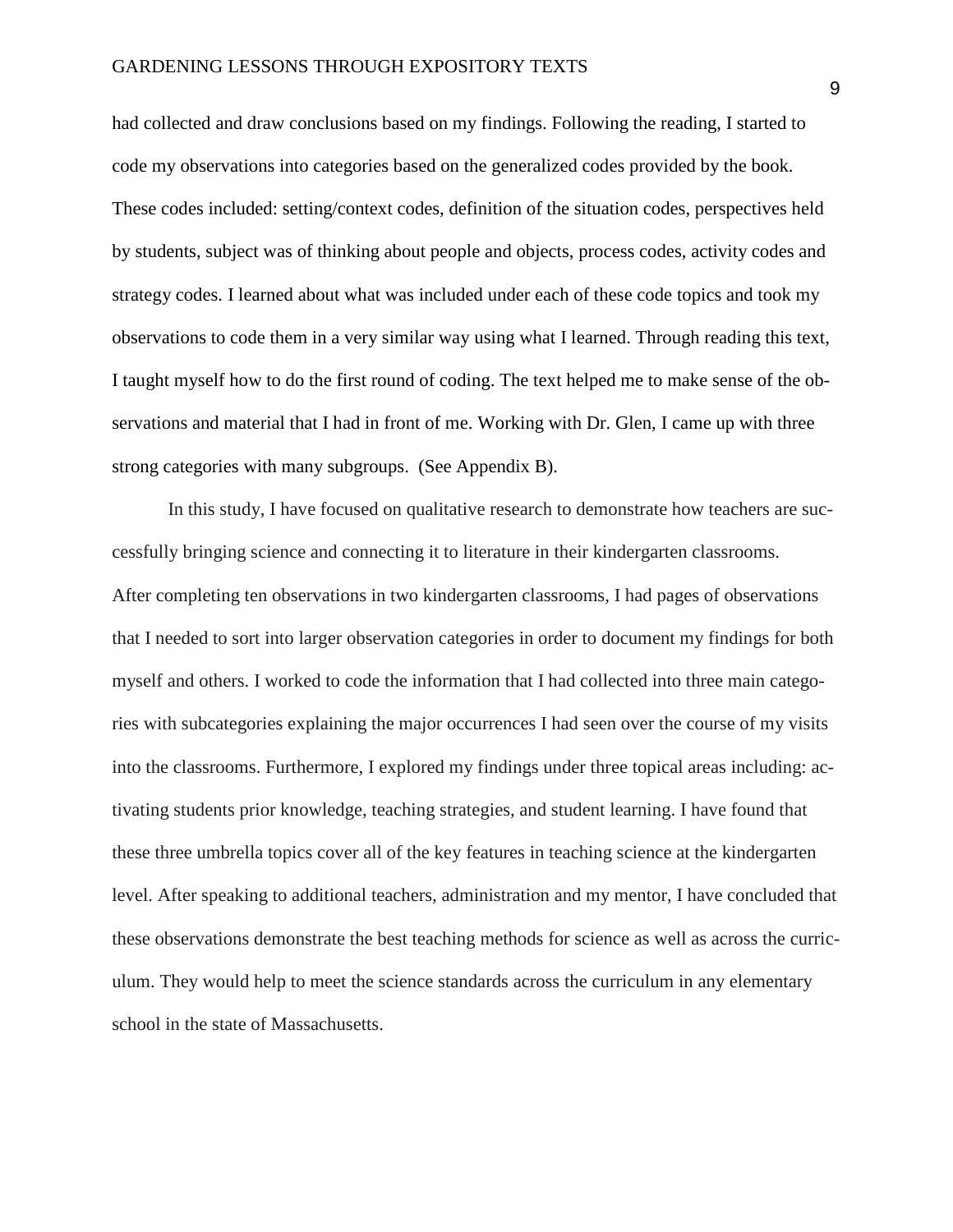#### **Findings**

Through the observations I have conducted, the new Massachusetts science standards can be implemented into the everyday classroom routines. Teachers were able to use literature, mathematics, activating prior knowledge, technology and social interaction/team work to bring in the new standards while also working on the grade level standards for mathematics and English. It became evident that bringing science and nonfiction texts into the classroom did not add additional stress on teachers and students. Bringing science, in this case gardening/plant lessons, helped students engage in topics that they are innately curious about. Teachers then were able to create lessons that worked across the curriculum to meet each learning outcome. The three major findings I found in each of the ten observations that made incorporating science lessons successful were: activating students' prior knowledge, teaching strategies and student learning.

#### Activating Students Prior Knowledge

The first major piece in bringing science into the kindergarten classrooms was activating students' prior knowledge of the topics being covered. I found in each class that the teachers encouraged students to share their prior experiences and/or knowledge of the topic they were covering. This was to bring about discussion and to see what students already knew and what they need to learn over the course of the lessons. Students were also more engaged as they were able to make connections and learn from their peer experiences as well. In one of the classes I was observing in, the teacher set up a poll to share what type of vegetables the students liked to eat. The discussion for the day was about vegetables, particularly the two they were going to be planting in the garden. The teacher got the students thinking about vegetables and had a few students sharing how they liked to eat that vegetable or if they have planted them at their own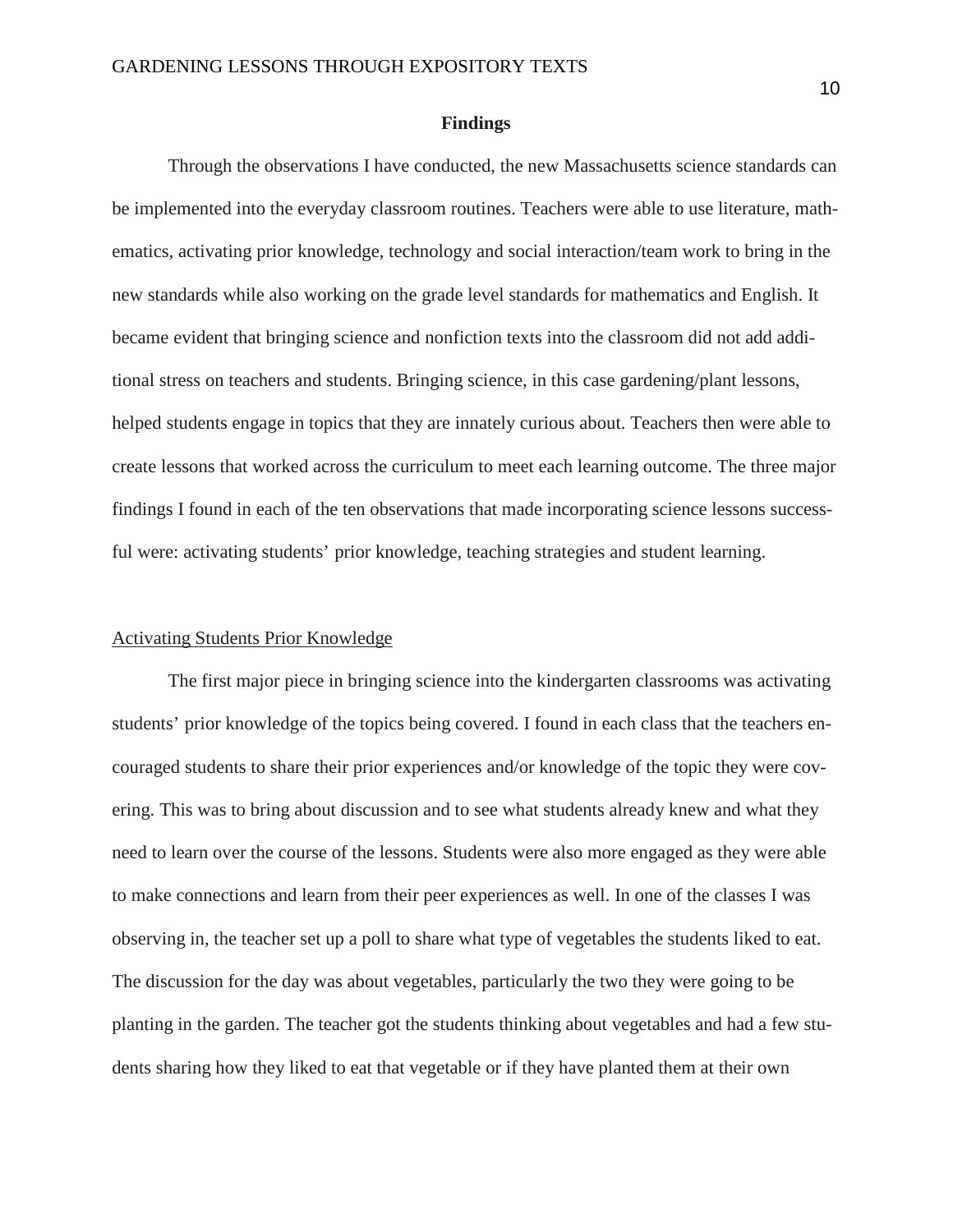homes. This discussion then worked into the lesson; but the teacher already had her students engaged as they were thinking about the topic and seeing what background knowledge they already had.

The second reoccurring theme related to students' prior knowledge was having students make predictions. This opened up conversation about science and got students thinking, even at the lower grade levels, about why things are the way they are. Students were also learning key science vocabulary as the teachers asked them to share their predictions. This allowed students to understand what each word meant as well as practice making their own sentences or uses of the word. Students listened to a read-aloud and the teacher asked them during reading what would happen to the seed next. Students were making predictions while listening to a read-aloud and using their prior knowledge.

#### Teaching Strategy

The key component to any successful classroom lesson, especially science, is to establish and hold high expectations for behavior to ensure the highest safety of all students. The garden project particularly was important to set rules as it was outside with a road nearby. In both of the classrooms I observed in, the teacher had the class come up with the rules for the garden. These included: no running in the garden, having listening ears on at all times, not picking any of the plants that are outside, staying inside the fence and taking care of the plants and animals that make up the garden. They continued as well to use their call and response strategies to make sure each student would stop, look and listen when they were outside or inside engaged in an activity. These included clapping and "one, two, three all eyes on me". A reoccurring theme in the science lessons was the calling out of students or the questions. In both classrooms, teachers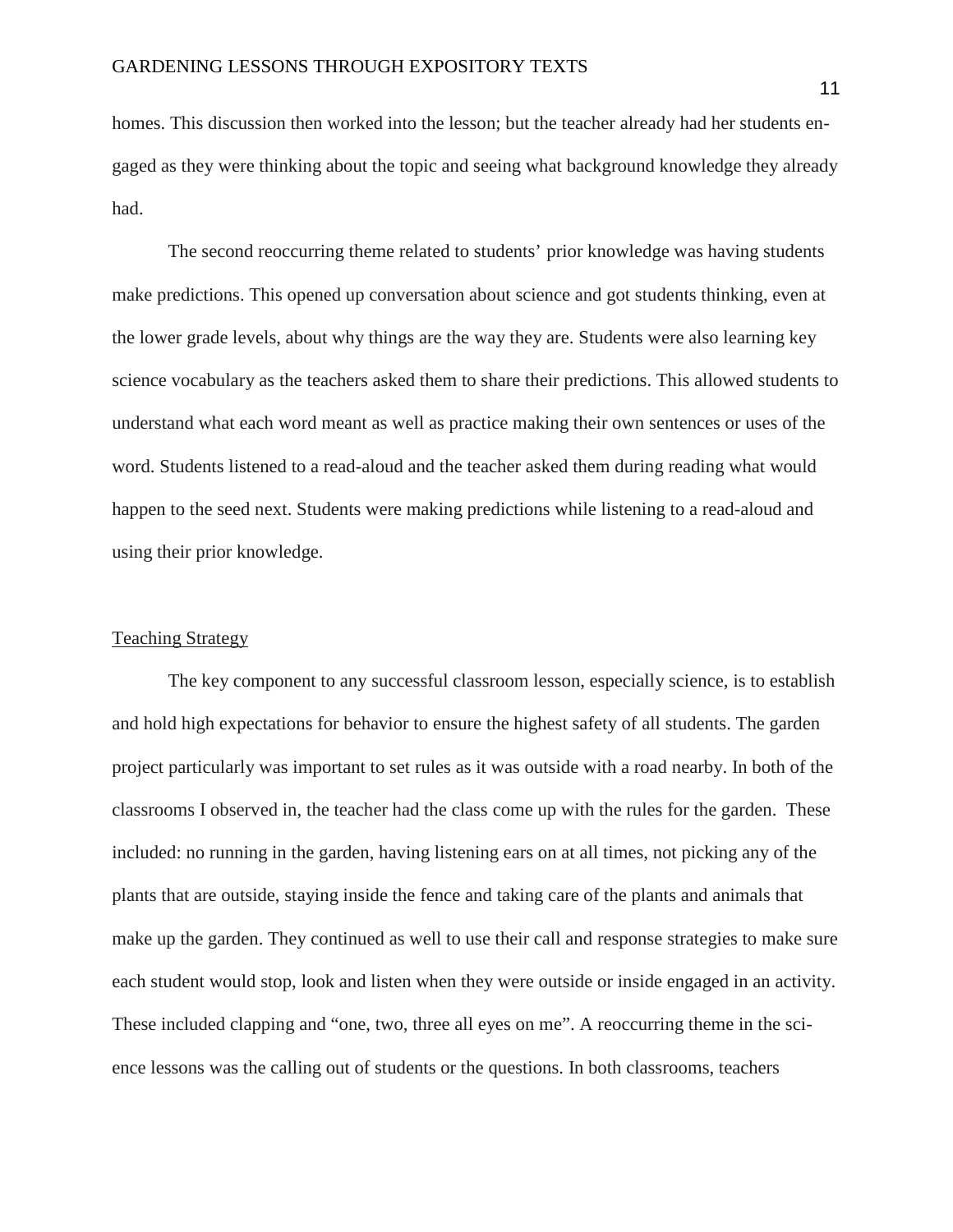worked to reinforce good classroom behavior and gave reminders. When working with hands-on activities or anything in science, it is good when students are very engaged in the lessons and want to learn more; but it is important to establish rules and maintain them so that the lesson continues to be structured and safe for all students.

Group sharing and recall is important in the lower grades especially as students are able to work with their peers and learn from one another. The teachers set up the science lessons on the rug in order to be not a lecture of what is happening in the garden, but more of a conversation between peers and the teacher learning together. In both classes, teachers would make anchor charts that students filled in. At the top would be a question or statement such as "What would you see in the garden?" and "What could you hear?". Students then worked to come up with a list of what they would expect. This was an opportunity to share as a group and recall what they already knew before going out into the garden. These discussions also included looking at the classroom plants and discussing what they saw or recalled from what they read about earlier in the text of the day. These times of recall help to scaffold the lesson by bringing in what was already discussed and adding in an additional piece. A major part of the discussions was working on KWL charts. This allowed students to share and recall what they know and think about what they want to learn. At the end of the lesson, students filled in the learned sections to share what they learned. These were additional ways that teachers were able to see what students understood and could recall to determine what they needed additional lessons on.

The location for any lesson I observed was well thought out to make sure each student was successful in being able to be key members in the discussions or experiments. Most of the large discussions were on the rug during read-alouds. This small space allowed for a conversation to happen between students and the teacher. If there was something to be observed, both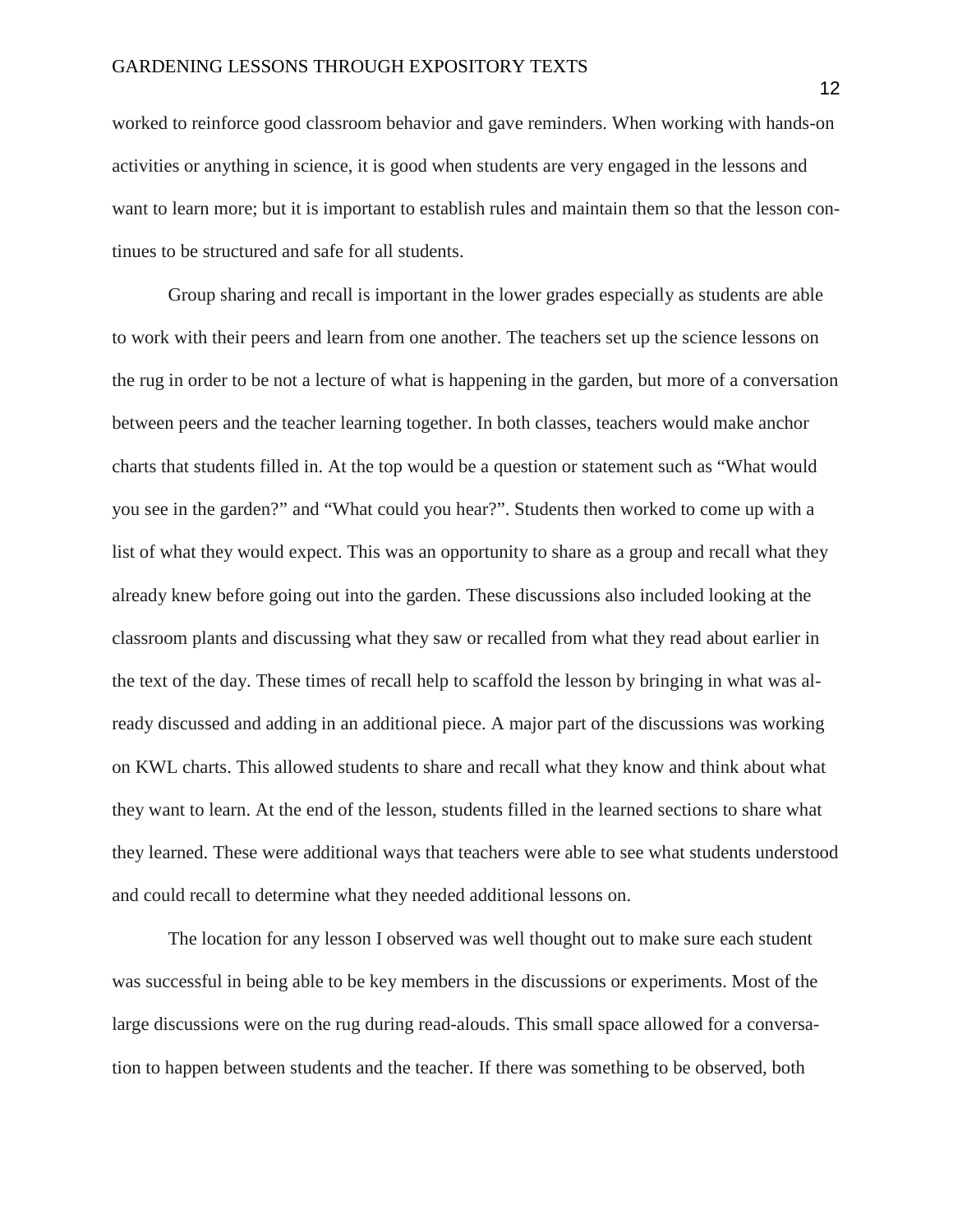teachers had the students sit on the edges of the rug and put the object(s) in the center of the rug. Each student had the opportunity to make observations and the students were also able to pass around the objects so that they could get a closer look. It also helped to make sure each student got a turn and it was conducted in an orderly fashion. When students were out in the garden, they would sit in the same position of a circle on the benches in the outside classroom. During planting time, students would circle around the classroom garden. The first row of students would sit while the back row would stand. During planting, five students at a time would go to the garden boxes. The rest of the students would sit on the picnic tables. It was important that not every student was at the garden at the same time due to the fact that space was limited around the garden boxes. To prevent behavioral problems and have more of a small class discussion, it was best to not have all students coming over to the garden boxes at the same time. This meant that the teacher had to plan for what the rest of the students would be doing. Thus, centers were used to make sure each student was able to participate and also made sure the planting time in the garden was safe for all. One center would be students matching the seed and seed size to the plant while another center would have students counting the different parts of the mini artificial garden. There were many centers that also included writing plant names to practice letters and spelling while others worked on numbers.

Science notebooks and technology served as learning tools for students to share their thoughts and test their knowledge of what they were learning. Each student had their own science notebook that they drew pictures of what they saw as part of their observations as well as writing short sentences of what their picture was showing them. One of the days, students had to draw what the plant would look like when they went out the next day and write a short description. This incorporated writing as well as making predictions. Another day after reading about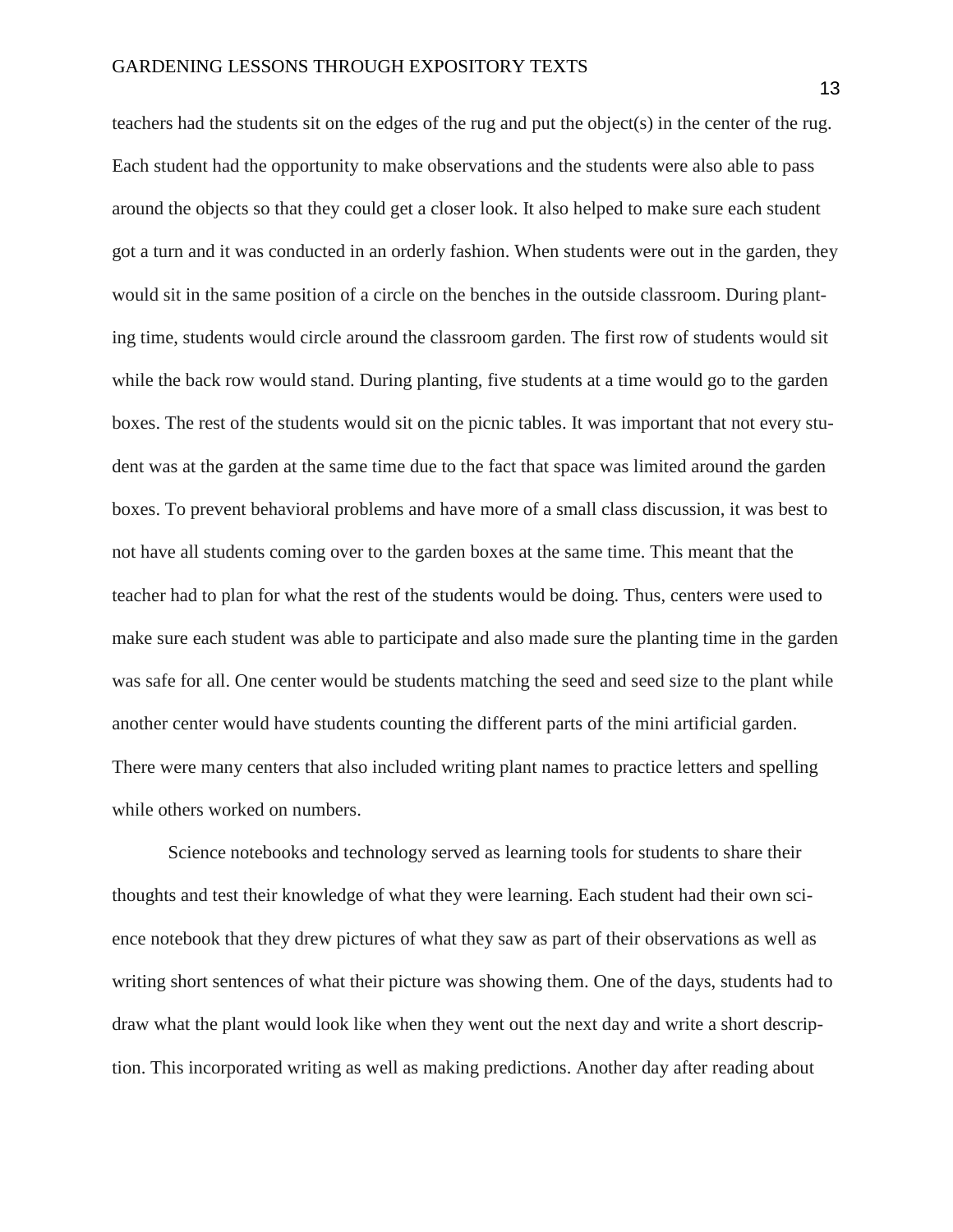stems, the teacher used the same book about stems which she placed out at each of the tables. Students had to write on one page of their journal, "Stems are important because \_\_\_\_\_\_\_\_\_\_\_\_". Students used the text in their group to finish writing one sentence of why stems were important. This allowed students to write on their own based on a sentence they researched in the book that was just read aloud to them. This journal also stayed with them over the course of gardening so they could keep track of the plants' progress. The use of technology in the classrooms such as videos also reinforced what was being taught in the classroom. Both teachers used the Scholastic News website to read the magazine and listen to the audio. The audio would say "roots grow" and students would respond back "down". The interactive video and magazine helped students become engaged while reinforcing what they had already been taught. It would not have been productive to use these videos before the lesson as students would not know the answers resulting in lack of participation on their part. There were also games of building your own flower and, as a class, students were able to work together to identify all that they needed to make the flower.

While reading the expository texts to students during read-alouds, the teachers worked on content reading skills. Teachers were reinforcing reading skills that they already covered. In both classes the teacher would ask what the author's and illustrator's jobs were. Both teachers would then hold the book open and read to the students which allowed for the students to read along and look at the pictures in the text. This was another example of working across the curriculum with additionally bring in new science topics for students. In the kindergarten classroom, each teacher had students work in centers. The teachers continued this teaching strategy for students to work together and each have an equal amount of time to work on the individual activity to avoid having too many students trying to do something at one time. An example of centers I saw on more than one occasion was: Group One-Planting, Group Two-Drawing/Sorting Seeds,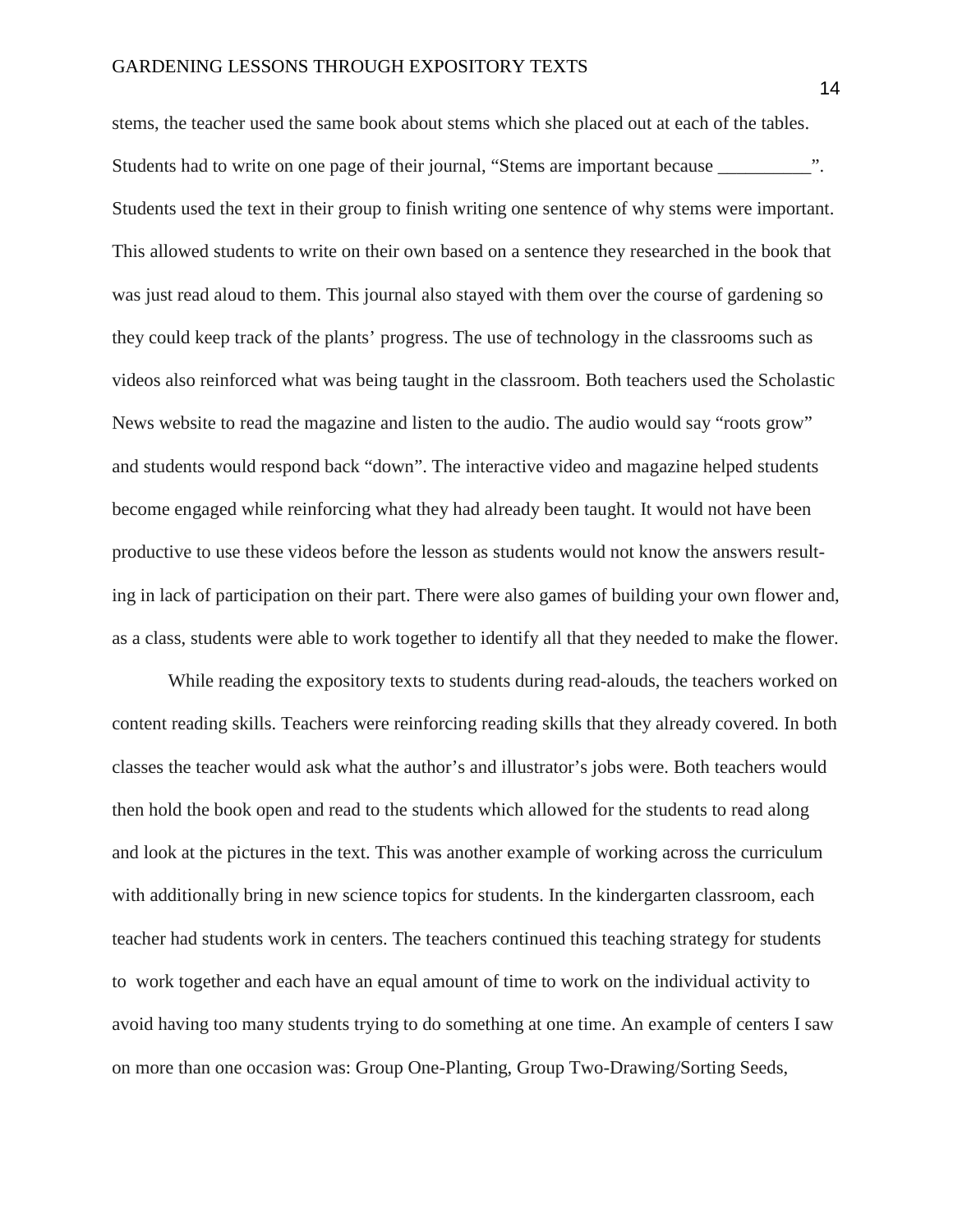Group 3-Look for Letters in Carrots and Group Four-Seek and Find Plastic Gardens. Center work is a teaching technique that is very effective in maintaining a safe learning environment while each student is engaged in a variety of activities that meet the learning objectives of the lesson. My observations made it evident that this same technique, that is typically used for mathematics and reading, can be easily implemented for science lesson and works just as effectively.

#### Student Learning

The best way to learn something is by doing. Science allows students to participate in hands-on activities and make observations about what they are seeing. Students were not just given a lesson and told what the parts of the plant are or how they grow. Hands-on learning offered students the opportunity of discovery and understanding on their own. Both classrooms started with an outdoor scavenger hunt where students saw a picture of a butterfly, for example, and had to find one in the garden. Students were able to move around and make observations about what they could hear, see, and smell. Students also planted plants in their own classrooms and in the garden. Both were opportunities for students to take what they learned and apply it by doing. It was not the students watching the teacher plant, but an opportunity for students to get their hands dirty and learn about plants by planting them and watching them grow. In each class, students would go and look at the plants they had planted to make observations about their plants. They were also the ones that had to take care of their plants by providing them with what they needed. This reinforced for the students what they learned of the basic needs for plants. When students are actively participating, they will be able to make connections to the lessons in the classroom, as well as, have a conceptual knowledge of the material as they have been a part of the science. Observations are important as they could see what was going on and make sense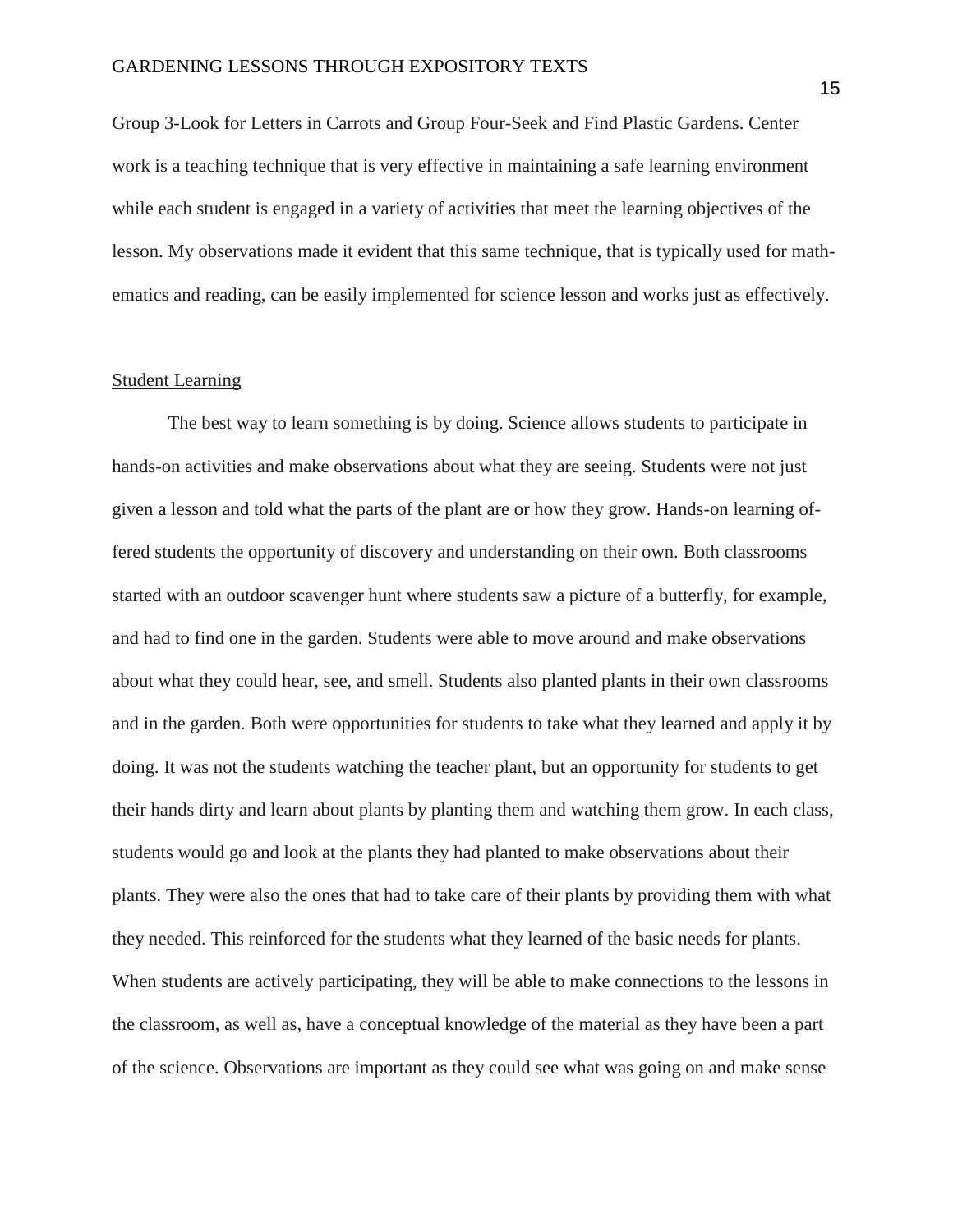of what was happening to the plants. It also helps students at this young age to start making observations and thinking about science as they will continue this practice throughout their lives. Hands-on activities and observations also provide time for students to learn from one another as they are working together to discover new things. The connections they make during these activities are far more memorable for students than simply teaching them the plant topics. In addition, while introducing new topics about plants, the students would recall information from the handson activities and observations that helped them retain the new information quickly.

The gardening/plant lessons were taught with an integration of mathematics, language arts and additional science topics. A simple way of including mathematics was to have the students count up all of the plants. For those students who did not have a plant, they had to subtract to see how many flowers were growing or present in the garden. This is a simple way to bring in mathematics standards of counting and adding/subtracting numbers. Another way I observed was bringing in a blank calendar that students were going to use to show the growth of their plants over the month. Students had to write the month, day, year and the numbers for each day. They had to count the numbers and write them down in each spot. Students were able to use their counting skills to help support their science lessons. Teachers also worked with language arts to incorporate sight words, matching pictures to the words, writing prompts of one thing they learned, and reading the expository texts. For the most part, this was the students first encounter with nonfiction texts. Students were engaged in the texts and used them to find words they could recognize and to write down information from the texts. Students were using what they had learned in language arts to actively use the skills in their science lessons as well. These moments help showcase how science does not have to be an additional subject lesson, but a time where teachers can build on what students have learned in other subjects and connect it with science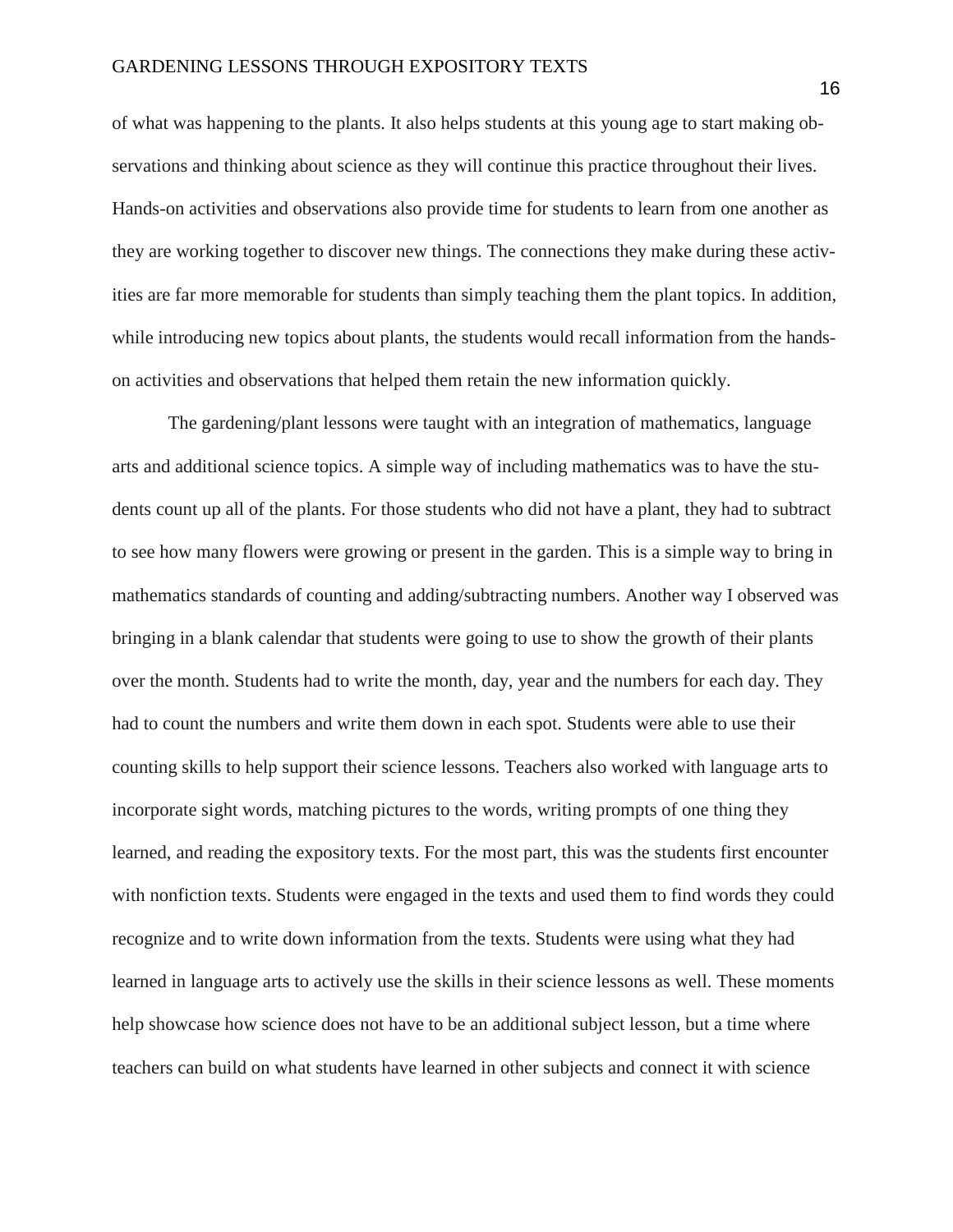topics. Instances like these provided additional learning opportunities to expand the lessons across the curriculum and meet many standards, even with just one topical area of science -gardening.

#### **Conclusion**

In conclusion, the new Massachusetts science standards are very effective in helping bring science to young students as it promotes hands-on learning and working across the curriculum. Educators are able to successfully incorporate other standards such as English and mathematics to meet the necessary learning outcomes. Exposing students to nonfiction literature and hands-on activities helps students develop a conceptual understanding of the world around them and they can make connections between what they are learning and their everyday lives. The garden-based texts and professional development days helped teachers by providing them with a basis of how to start the lessons and then they were able to incorporate additional elements of learning to make the lessons successful.

I would encourage the "Lets Get Growing" project to continue. The school is fortunate to have the garden right in front of their school and the teachers need to continue to use it to provide a rich hands-on experience and observations for students. The texts that I had collected for the school will continue to be a resource for classrooms for years to come. I observed that it is important for even the younger grades to be exposed to expository texts as they contain important information about topics students are innately curious about. Nonfiction texts open the doors to an understanding of the world around them and provide information students can learn from. I found students also liked to look at the images from the expository texts as they were real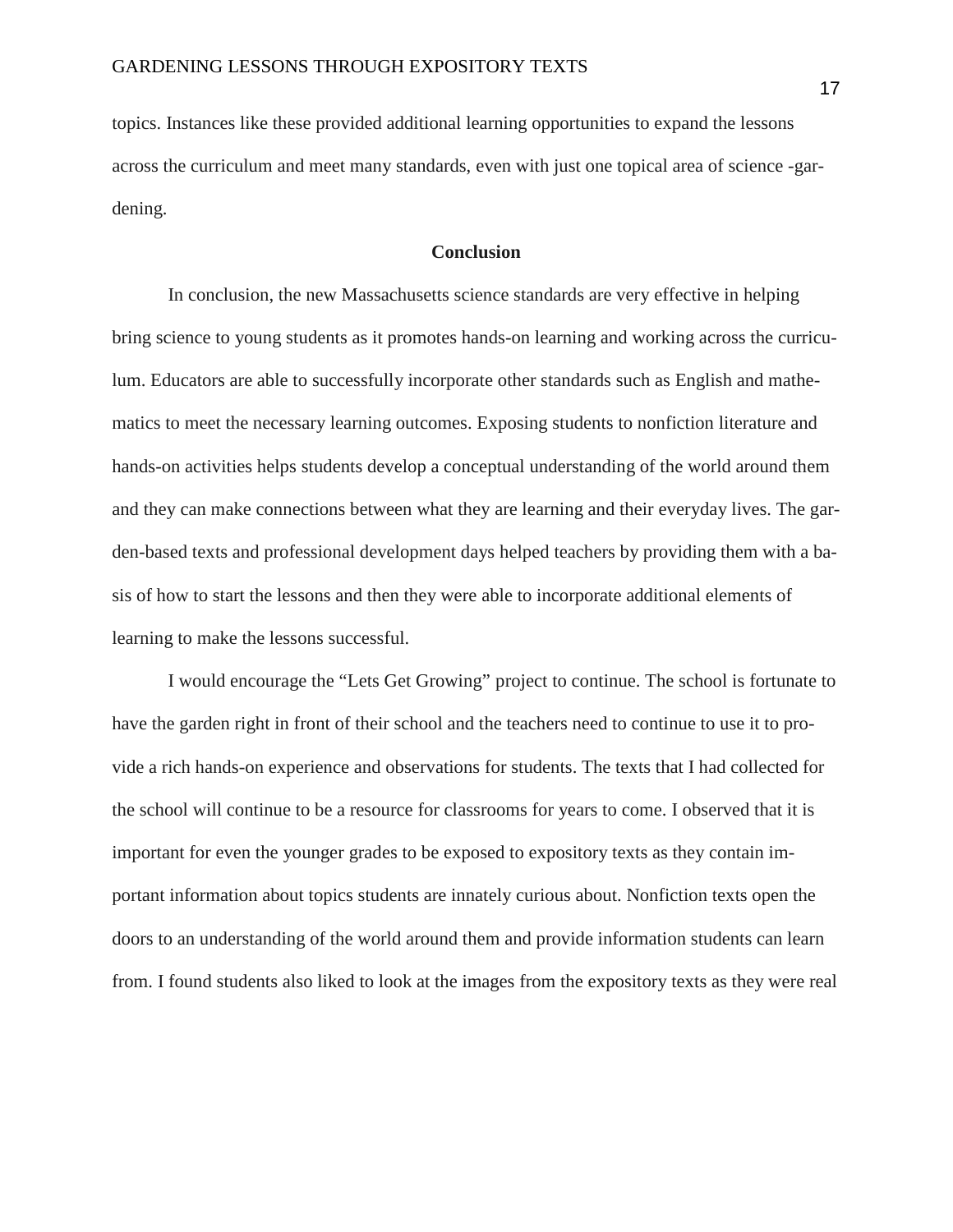photographs or realistic drawings. This was exciting to students who were then making connections between the new information they were listening to or reading, to their real-life experiences in the garden with plants and the pictures they were seeing.

In order to expand this project further, I would recommend coordinating garden care in the summer and fall so that students are able to see the results of their vegetable crops. Students were unable to see much results of what they grew due to the fact that we started planting in April. It is important that students see their plants all the way through to harvest so that they can see if their prediction about how plants grow makes sense and to bring closure to their science investigations. When students return to the school for the fall, it would be nice to see the growth from the year before. It may also help if students would be able to start the garden project earlier in the spring. I think it would also be more productive to have additional classrooms involved in the garden to create more vegetable crops and a project for the whole school community. It would be great for multiple grades to be able to participate in the garden. All students and teachers can benefit from working together to grow an abundance of plants to be proud of as a school. If we plant the "seed" we will all benefit from the growth of the garden as well as that of a child.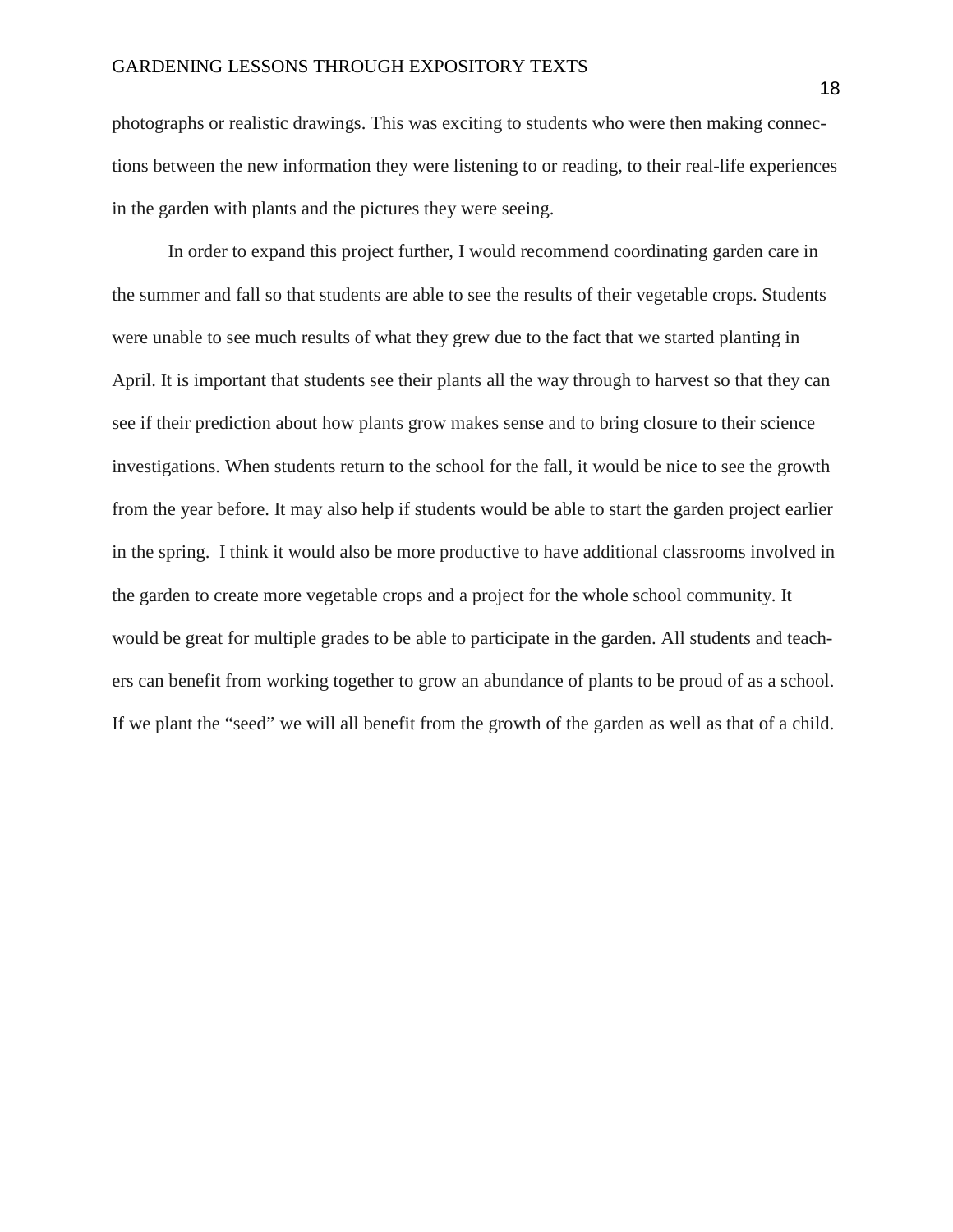#### **References**

Alvermann, D. E., & Hague, S. A. (1989). Comprehension of Counterintuitive Science Text: Effects of Prior Knowledge and Text Structure. Journal Of Educational Research, 82.

Angus, C. & Shettle, J. (2016). Bringing STEM Into Stories. ILA-Literacy Daily. 2.

Barman, C. R., Stein, M., Mcnair, S., & Barman, N. S. (2006). Students' Ideas About Plants & Plant Growth. American Biology Teacher (National Association Of Biology Teachers), 68(2), 73-79.

Bogdan, R., & Biklen, S. K. (2006). *Qualitative Research for Education: An Introduction to Theories and Methods* (4th ed.): Pearson.

Chester, Mitchell. (2016). 2016 Massachusetts Science and Technology/Engineering Curriculum Framework. http://www.doe.mass.edu/frameworks/scitech/2016-04.pdf.

CL/R SIG. (2013) Seasons' Splendors Book Reviews ILA-Literacy Daily.

Guha, S. (2012). It's more fun than it sounds -- Enhancing science concepts through hands-on activities for young children. Teaching Science: The Journal Of The Australian Science Teachers Association, 58(1), 41-45.

Lee, C. K., & Shea, M. (2016). An Analysis of Pre-service Elementary Teachers' Understanding of Inquiry-based Science Teaching. Science Education International, 27(2), 219-237.

Lockwood, J. (2002). Prediction in the Classroom. Mercury, 31(2), 13.

Royce, Christine A. (2012) Teaching Through Trade Books: Growing a Garden. Science and Children. Volume 1.

Shaw, V. N. (1999). Reading, Presentation, and Writing Skills in Content Courses. College Teaching, 47(4), 153.

Slade, S. (2015). Incorporating Invention Into Reading and Writing. ILA-Literacy Daily. 2.

Stone, T. (2013). A Nonfiction Author Talks About Common Core Fears" ILA-Literacy Daily.

Stump, S. L., Bryan, J. A., & McConnell, T. J. (2016). Making STEM Connections. Mathematics Teacher, 109(8), 576-583.

Teaching Tips. (2013) Get the Facts: New Nonfiction. ILA-Literacy Daily.

Teaching Tips. (2013). Wow, I Never Knew That! Book Reviews. ILA-Literacy Daily.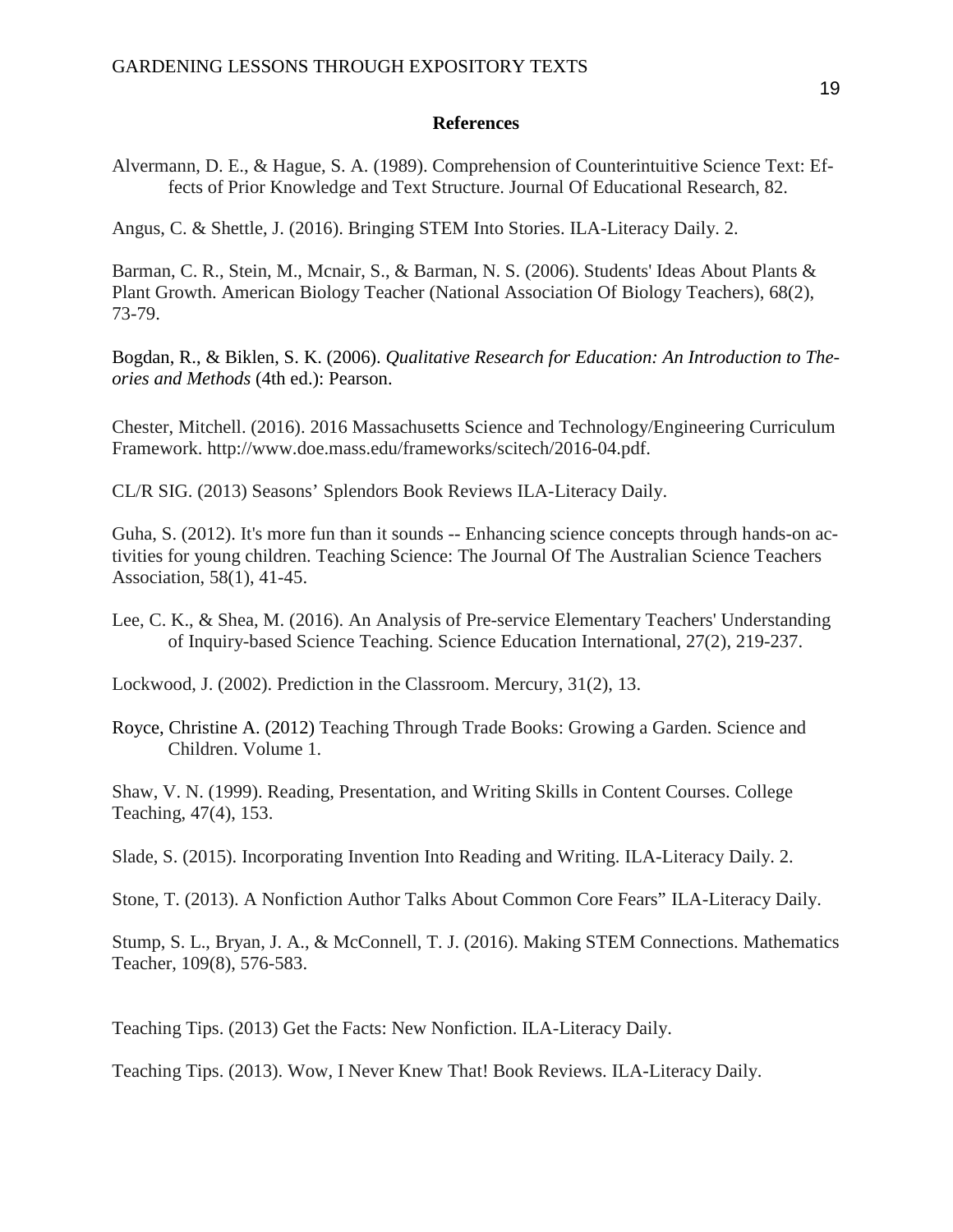Teaching Tips. (2012). Book Reviews: An Abundant Garden.ILA-Literacy Daily.

Teaching Tips. (2012). Books to Celebrate Spring. ILA-Literacy Daily.

Teaching Tips. (2013). Book Reviews: Savoring the Bounty of Gardens and Good Food. ILA-Literacy Daily.

Thiel, R. P. (1976). Some Factors Affecting The Use Of The Science Process Skill Of Prediction By Elementary School Children. Journal Of Research In Science Teaching, 13(2), 155-166.

Wesson, K. (2011). Minds, Models, and Maps. Science & Children, 49(1), 14-15.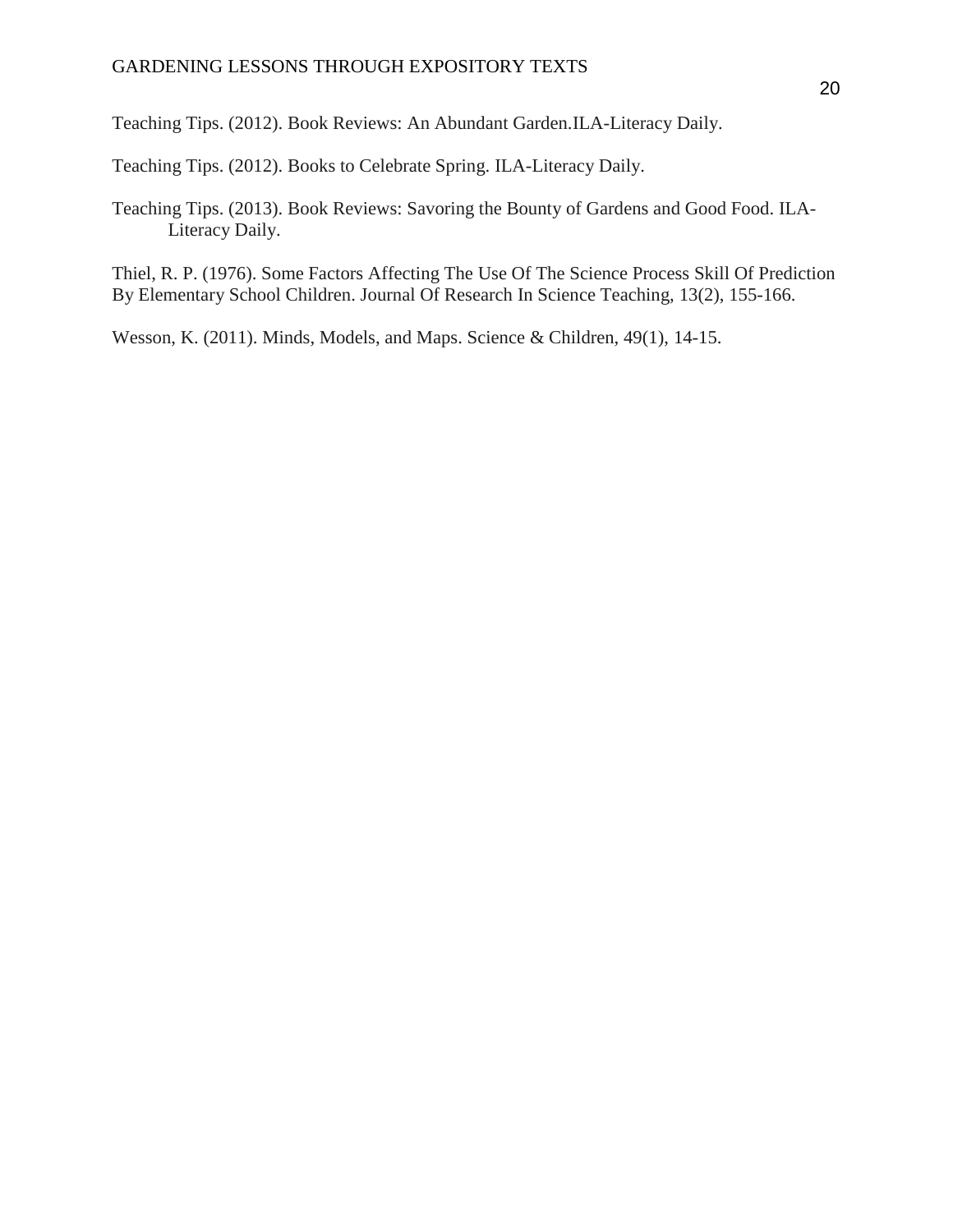## **Appendix A**

### Honors Thesis Books

| Title                                                             | Author                                | Price   | <b>ISBN</b>   | Year<br>Pub-<br>lished | Publisher                                 |
|-------------------------------------------------------------------|---------------------------------------|---------|---------------|------------------------|-------------------------------------------|
| Every Breath We Take: A<br><b>Book About Air</b>                  | Maya Ajmera and<br>Dominique Browning | \$12.75 | 9781580896160 | 2012                   | Charlesbridge                             |
| It's Our Garden: From Seeds<br>to Harvest In a School Gar-<br>den | George Ancona                         | \$6.99  | 9780763653927 | 2013                   | Candlewick                                |
| Tomatoes to Ketchup                                               | Lisa Herrington                       | \$5.95  | 9780531247099 | 2013                   | Scholastic                                |
| In The Garden                                                     | Elizabeth Lang                        | \$4.90  | 9781623235420 | 2013                   | Child's World                             |
| Natures Super Secrets: How<br>Do Seeds Sprout?                    | Evan Rhodes                           | \$8.15  | 9781433981661 | 2013                   | <b>Gareth Stevens Publishing</b>          |
| First Garden: The White<br>House Garden and How It<br>Grew        | Robbin Gourley                        | \$14.44 | 9780547482248 | 2011                   | <b>Clarion Books</b>                      |
| What's in the Garden                                              | <b>Marianne Berkes</b>                | \$8.28  | 9781584691907 | 2013                   | Dawn Pubns                                |
| <b>Harvest Season</b>                                             | <b>Helen Gregory</b>                  | \$22.65 | 9781476500423 | 2013                   | <b>Capstone Publishers</b>                |
| Nature's Patchwork Quilt:<br><b>Understanding Habitats</b>        | Mary Miche                            | \$8.01  | 9781584691709 | 2012                   | Dawn Pubns                                |
| Plants!                                                           | Brenda lasevoli                       | \$13.55 | 9780060782184 | 2006                   | Harper Collins Publisher                  |
| Seed to Plant                                                     | Kristin Baird Rattini                 | \$3.99  | 9781426314704 | 2014                   | National Geographic Chil-<br>dren's Books |
| How a Seed Grows                                                  | Helene J. Jordan                      | \$5.21  | 64451070      | 1960                   | Festival                                  |
| From Seed to Plant                                                | <b>Gail Gibbons</b>                   | \$6.65  | 9780823410255 | 1991                   | <b>Holiday House</b>                      |
| How a Plant Grows                                                 | Bobbie Kalman                         | \$6.95  | 865057281     | 1996                   | Crabtree Publishing Com-<br>pany          |
| What is a Plant?                                                  | Bobbie Kalman                         | \$7.95  | 865059594     | 2000                   | Crabtree Publishing Com-<br>pany          |
| Plants Feed Me                                                    | Lizzie Rockwell                       | \$6.30  | 9780823425266 | 2015                   | <b>Holiday House</b>                      |
| Living Sunlight: How Plants<br>Bring the Earth to Life            | Molly Bang and<br>Penny Chisholm      | \$16.93 | 9780545044226 | 2009                   | <b>Blue Sky Publisher</b>                 |
| Seed Soil Sun                                                     | Cris Peterson                         | \$7.91  | 9781590787137 | 2012                   | <b>Boyds Mills Press</b>                  |
| Vegetables                                                        | <b>Emily Green</b>                    | \$3.99  | 9781600140020 | 2006                   | <b>Bellweather Media</b>                  |
| <b>Exploring Flowers</b>                                          | <b>Kristin Sterling</b>               | \$6.95  | 9780761357797 | 2011                   | Lerner Publishing Group                   |
| <b>Exploring Roots</b>                                            | <b>Kristin Sterling</b>               | \$6.95  | 9780761357810 | 2011                   | Lerner Publishing Group                   |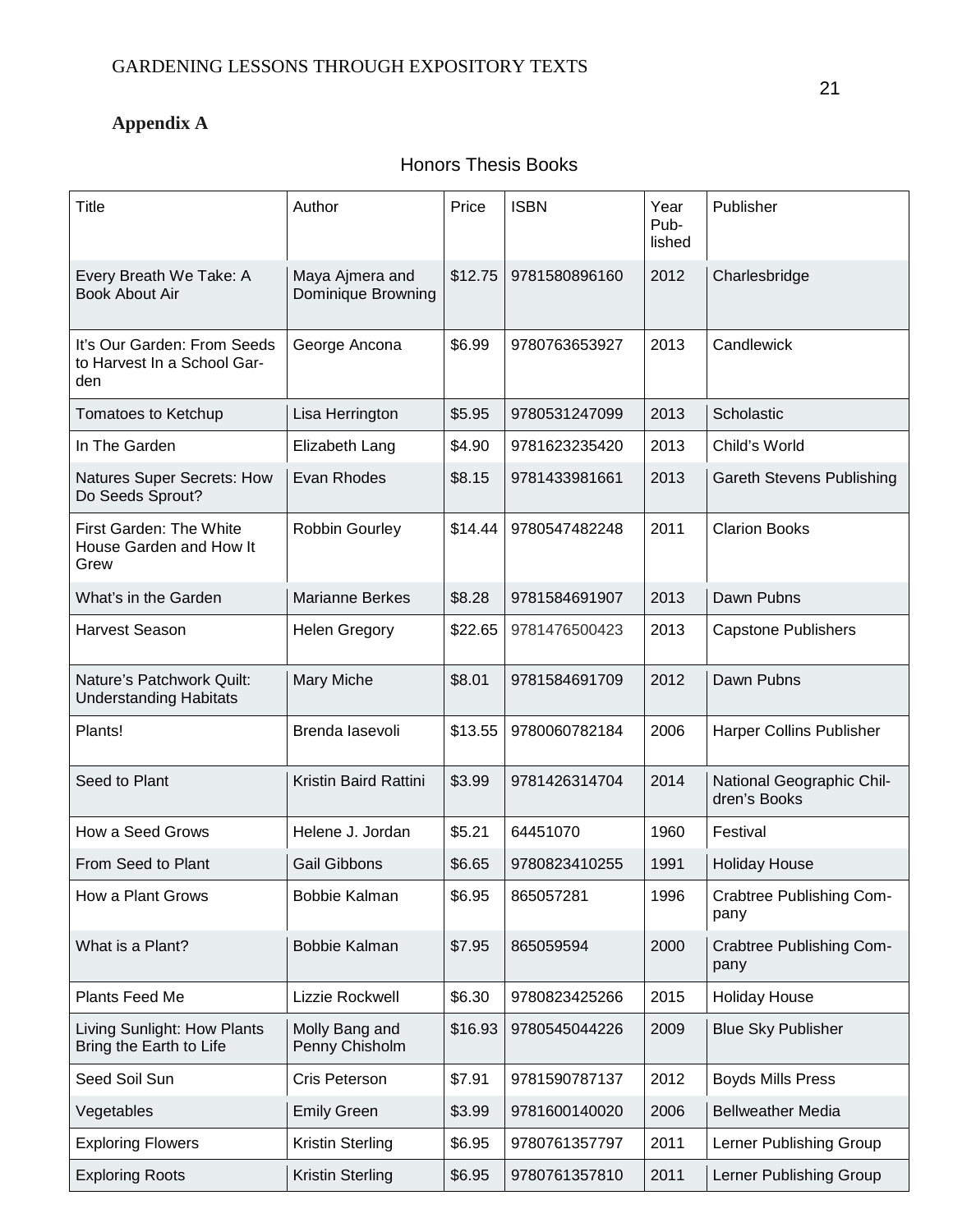| <b>How Plants Grow</b>                    | Claire Liewellyn       | \$25.65 | 9781597710213                  | 2006 | Sea To Sea Publications            |
|-------------------------------------------|------------------------|---------|--------------------------------|------|------------------------------------|
| How Do Plants Grow                        | <b>Melissa Stewart</b> | \$16.54 | 9780761421115                  | 2006 | Cavendish Square Publisher         |
| A Tree is a Plant                         | Clyde Robert Bulla     | \$5.85  | 64451968                       | 2001 | <b>Harper Collins Publisher</b>    |
| Vegetables                                | Nancy Dickmann         | \$6.29  | 9781432969813                  | 2012 | Heinemann                          |
| What if There Were No<br><b>Bees</b>      | Suzanne Slade          | \$8.67  | 9781404860193                  | 2010 | <b>Capstone Publishers</b>         |
| <b>Buzz About Bees</b>                    | Kari-Lynn Winters      | \$12.04 | 9781554552023                  | 2013 | <b>Fitzhenry and Whiteside</b>     |
| <b>Flowers are Calling</b>                | <b>Rita Gray</b>       | \$14.30 | 9780544340121                  | 2015 | Houghton Mifflin Harcourt          |
| What is Pollination                       | <b>Bobbie Kalman</b>   | \$8.95  | 9780778733065                  | 2010 | <b>Crabtree Publishing Company</b> |
| Pollination                               | Mary Hoff              |         | 1583412700                     | 2004 | <b>Creative Education</b>          |
| Dirt-The Scope on Soil                    | Natalie Resinsky       | \$8.95  | 1404800123                     | 2002 | <b>Picture Window Books</b>        |
| Dig In! Hands on Soil Inves-<br>tigations | <b>NSTA</b>            | \$19.95 | <b>HAVE THE</b><br><b>TEXT</b> |      | <b>NSTA</b>                        |
| Different Kinds of Soil                   | <b>Molly Aloian</b>    | \$26.60 | 9780778754138                  | 2010 | <b>Crabtree Publishing Company</b> |
| A Handful of Dirt                         | Raymond Bial           | \$13.75 | 802786987                      | 2001 | <b>Bloomsbury USA Childrens</b>    |

|  |  |  | <b>Honor Thesis Books Continued</b> |
|--|--|--|-------------------------------------|
|--|--|--|-------------------------------------|